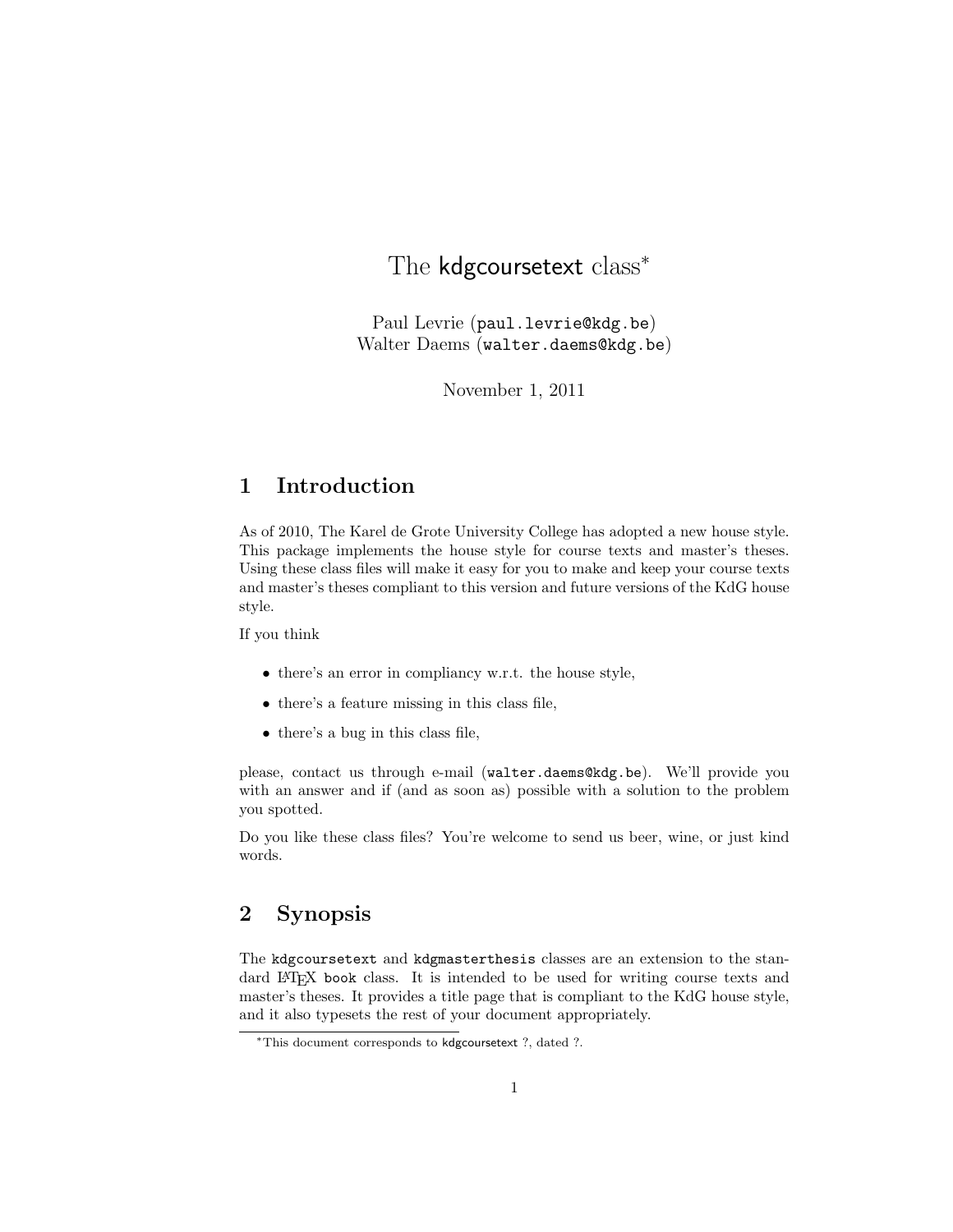It requires (and uses) the following packages:

- the geometry package
- the hyperref package
- the fontspec package (if you are using XeTEX)
- $\bullet$  the winfonts or verdana package (if you are not using  $XeTFX$ )
- the cmbright package
- the graphicx package
- the eso-pic package
- the color package
- the tikz package
- the fancyhdr package

so make sure these packages are available to your LATEX compiler.

Note: the class supports stuff that deviates from good practice. E.g., the class also support two-sided course material, while our students have indicated that they prefer one-sided course material.

# 3 Portability

This class file should be ready to use with all common LAT<sub>EX</sub> compilers (PDFLAT<sub>EX</sub>,  $L^2$ EX, XeLAT<sub>E</sub>X,...) from the major T<sub>E</sub>X-distributions (TeTeX, TexLive, Mik-TeX). If you experience problems, please inform the authors.

### 4 Usage

### 4.1 Basic Usage

#### 4.1.1 kdgcoursetext class

Use the following harness for your LAT<sub>E</sub>X course text:

```
\documentclass[a4paper]{kdgcoursetext}
```
\usepackage{<include any packages you require here>}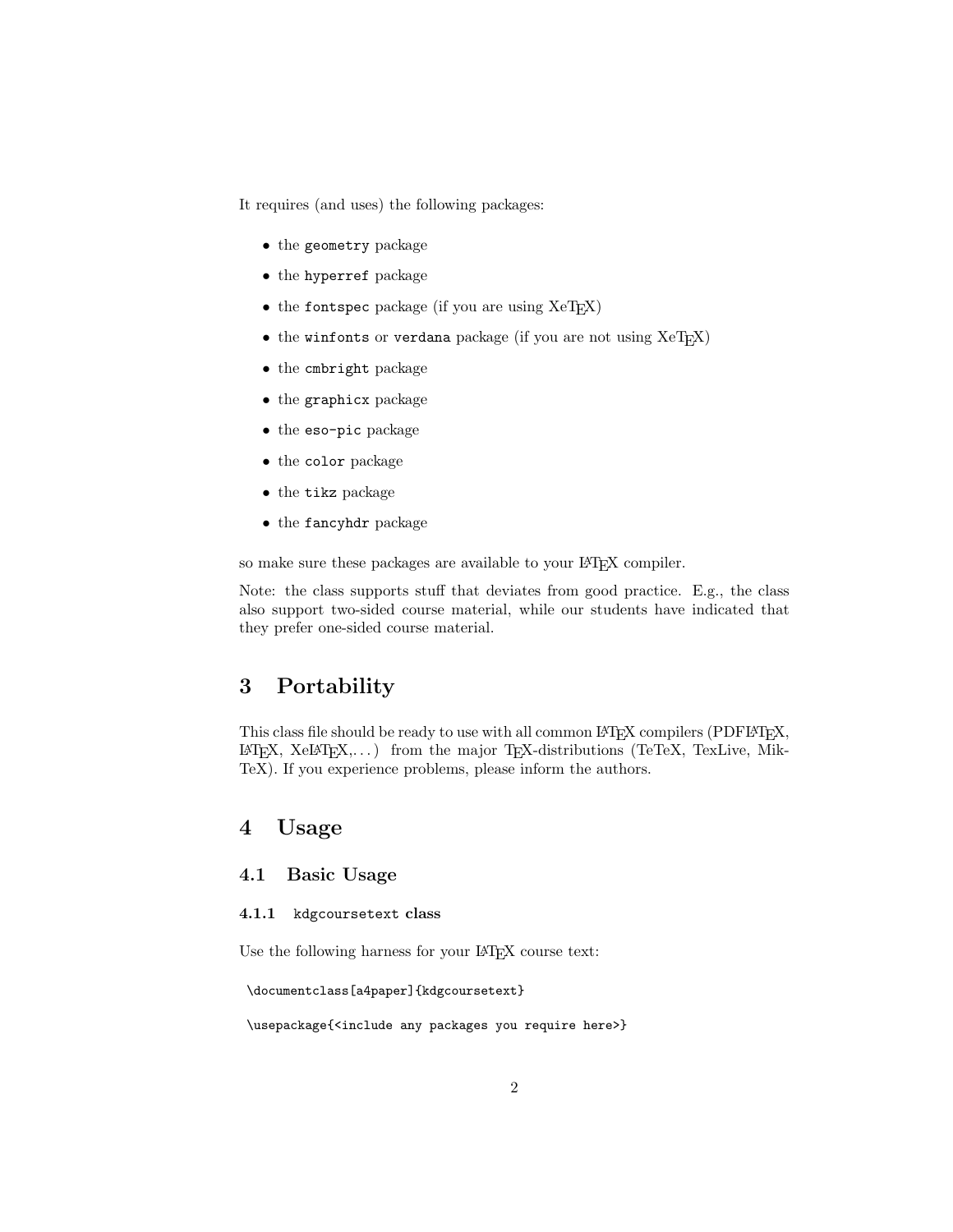```
\department{Industri\"ele Wetenschappen en Technologie}
\departmentacronym{IWT}
```

```
\title{<put your title here>}
\subtitle{<put your subtitle here>}
\author{<put your name here>}
```

```
\courseversion{<put a version identifier here>}
\versionyear{<the publication date of the course here>}
\versioncomment{<some text clarifying the particulars of this version>}
```

```
\professor{<professor teaching the course>}
\programme{<descriptor of first programme>}
\coursecode{<first course code>}%
```

```
\academicyear{<XXXX-YYYY>}
```

```
\titlepagepicture{coolphoto.jpg}
```

```
\begin{document}
 \maketitle
```
% put your LaTeX code here

```
\end{document}
```
#### 4.1.2 kdgmasterthesis class

Use the following harness for your LAT<sub>EX</sub> master's thesis:

```
\documentclass[a4paper]{kdgmasterthesis}
```
\usepackage{<include any packages you require here>}

\department{Industri\"ele Wetenschappen en Technologie} \departmentacronym{IWT}

```
\title{<put your title here>}
\author{<put your name here>}
\promoteri{<put the first promoter's name(s) here}
\promoterii<put the first promoter's name(s) here}
\promoteriii{<put the first promoter's name(s) here}
\promoteriv{<put the first promoter's name(s) here}
```

```
% classmarker
\academicyear{<XXXX-YYYY>}
```
\begin{document}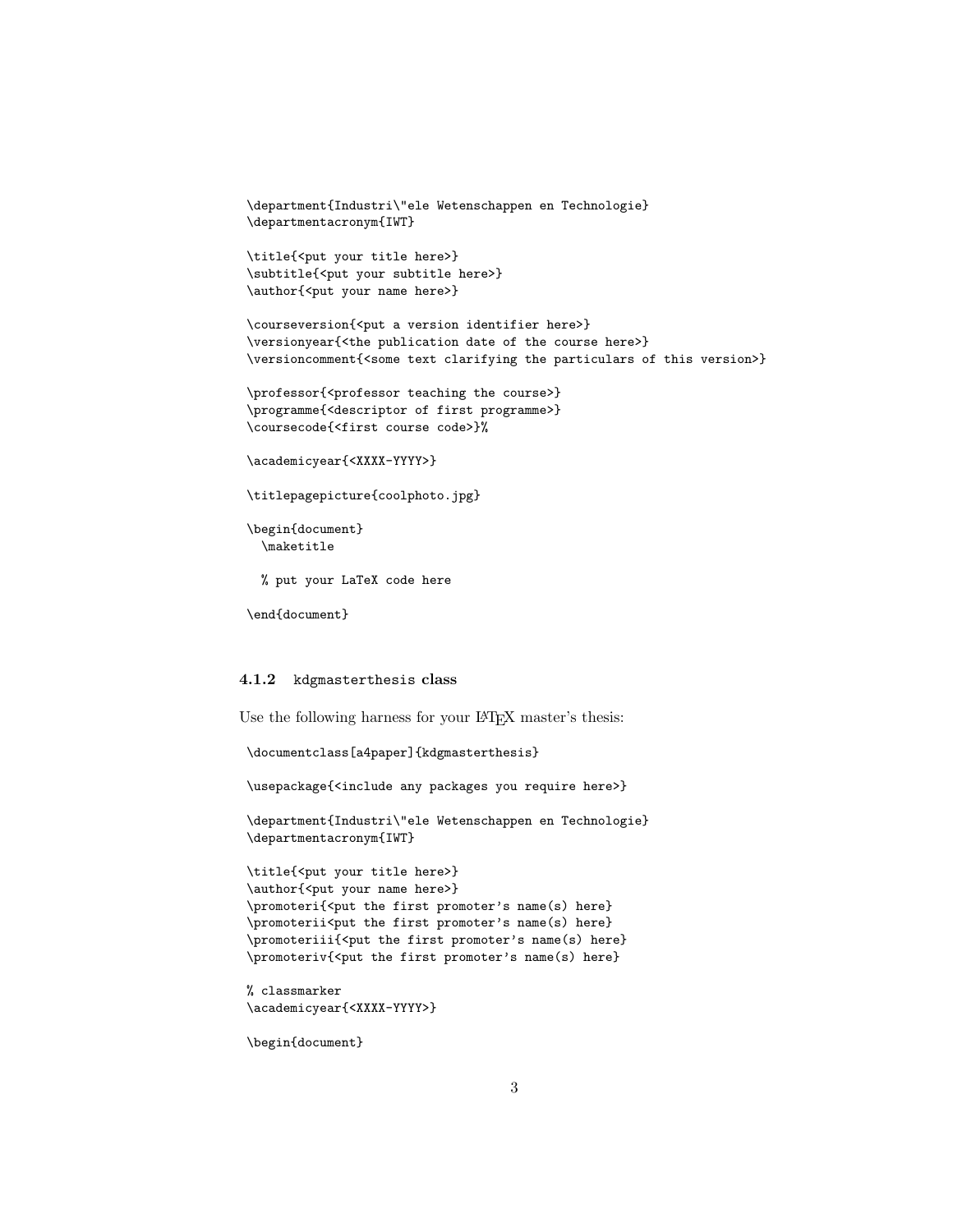\maketitle

% put your LaTeX code here

\end{document}

### 4.2 The macros explained

After every macro, it has been indicated to which class the macro applies (between square brackets), and whether it is mandatory or not.

- \department [kdgcoursetext / kdgmasterthesis] (optional) This macro sets the department name. It defaults to 'Industriële Wetenschappen en Technologie'.
- \departmentacronym [kdgcoursetext / kdgmasterthesis] (optional) This macro sets the acronym of the department. It defaults to 'IWT'.
	- \title [kdgcoursetext / kdgmasterthesis] (mandatory) This macro sets the title of the document. It also sets the pdftitle tag of the hyperref package, so that the PDF-document meta-information is correct.
	- \subtitle [kdgcoursetext] (optional) This macro sets the title of the document. You may use this
		- to further clarify the title
		- to indicate the nature of this document

The latter is to be considered when you want to provide multiple documents as parts of the full course text (e.g., Course Notes, Formula Collection, Exercise Book, Solution Book). This macro also sets the subject tag of the hyperref package, so that the PDF-document meta-information is correct.

- \author [kdgcoursetext / kdgmasterthesis] (mandatory) This macro sets the author of the document. It also sets the pdfauthor tag of the hyperref package, so that the PDF-document meta-information is correct.
- \courseversion [kdgcoursetext] (optional) This macro indicates which version of the course this is. You may use your own versioning system that puts things clear for you.
- \versionyear [kdgcoursetext] (mandatory) This is to be the year in which you published the current version of the course in the form YYYY.
- \versioncomment [kdgcoursetext] (optional) This (optional) macro is to be used if you want to mention some relevant information regarding this version. E.g., if this version only differs slightly from the previous one (spelling corrections and the addition of a few examples), you may indicate this to make sure that people who have to retake your course aren't bying a new version.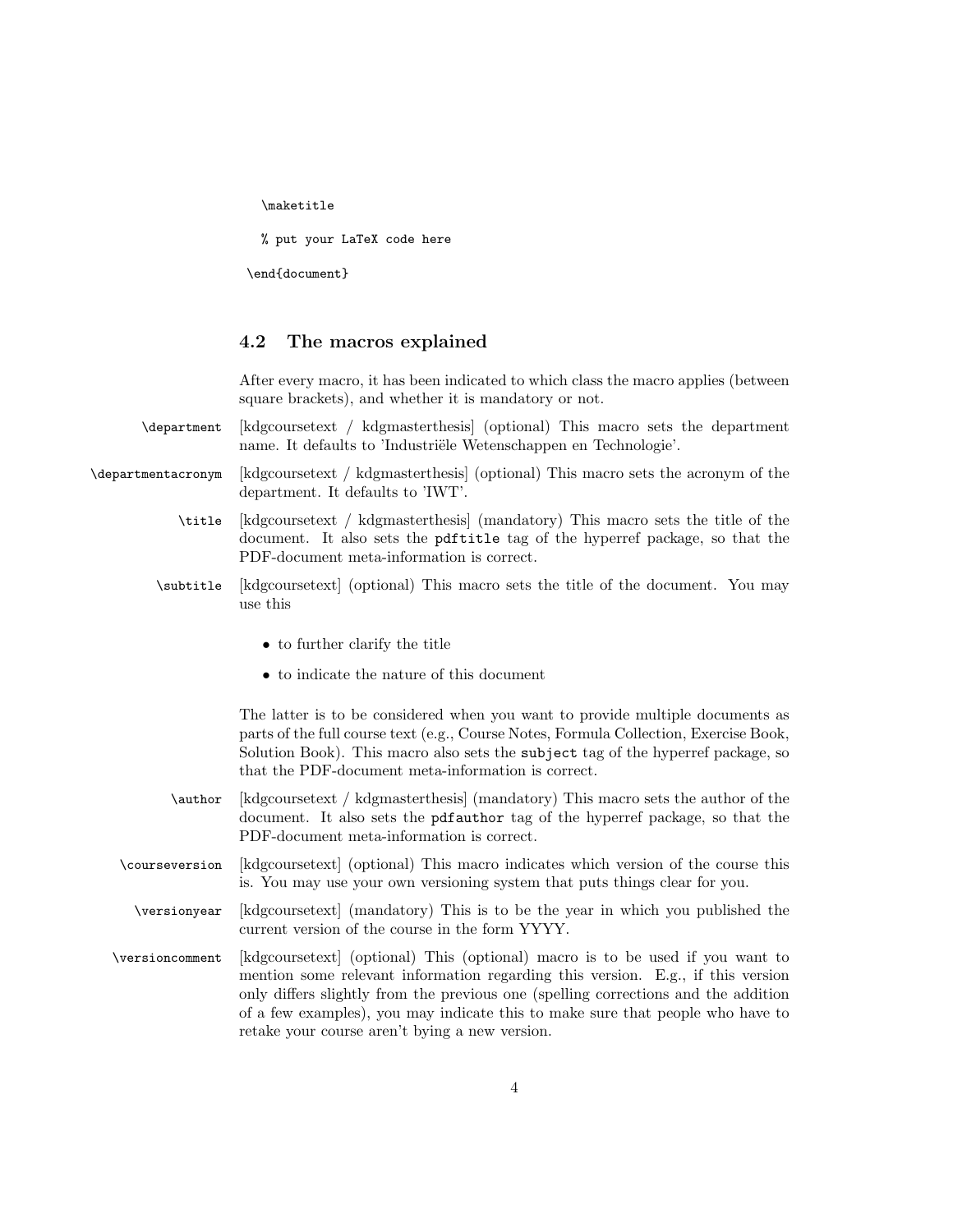- \professor [kdgcoursetext] (mandatory) This is the name of the person that actually teaches the course (in Dutch: titularis). If there are mutliple persons, please, use the macros \professori, \professorii, \professoriii, \professoriv. If you are more than four, teaching the course, ask your boss to reassign you to a different course.
- \promoter [kdgmasterthesis] (mandatory) This is the name of the person that promotes the thesis. If there are mutliple persons, please, use the macros \promoteri, \promoterii, \promoteriii, \promoteriv. If there are more than four, ask the dean to give you a new thesis subject. Upon reassignment, repeat the last sentence.
- \programme [kdgcoursetext] (mandatory) Code of the subject you are teaching. This should be of the form: KdG-IWT-ZZ-VV-XXYY-ABC with:

| Code      | Explanation                                                       |
|-----------|-------------------------------------------------------------------|
| KdG       | To be kept verbatim                                               |
| IWT       | Replace by the three-character acronym of your department         |
| ZZ        | Either 'PB', 'AB' or 'MA', depending on wether this is a course   |
|           | for professional bachelors, academic bachelors or masters.        |
| <b>VV</b> | Designator for the programme this course is a part of (e.g., ATF, |
|           | AU, BCH, BL, BLC, C, CH, EI, EM, MCT)                             |
| XXYY      | Designator for the academic year this course is used in. The year |
|           | $2010-2011$ is abbreviated as $1011$ .                            |
| ABC       | The number of the course (A indicates the year, BC is just a      |
|           | number); the correct number can be found in the study guide.      |

\academicyear [kdgcoursetext / kdgmasterthesis] (mandatory) Use this macro to specify the academicyear in full, i.e. in the form XXXX-YYYY.

- \diploma [kdgmasterthesis] (mandatory) Code of the diploma you are pursuing. This is one of the following acronyms:
	- BCH: Biochemie
	- CH: Chemie
	- EI-AE: Elektroncia-ICT, afstudeerrichting Automotive Engineering
	- EI-ICT: Elektroncia-ICT, afstudeerrichting ICT
	- EM-AE: Elektromechanica, afstudeerrichting Automotive Engineering
	- EM-AU: Elektromechanica, afstudeerrichting Automatisering
	- EM-EM: Elektromechanica, afstudeerrichting Elektromechanica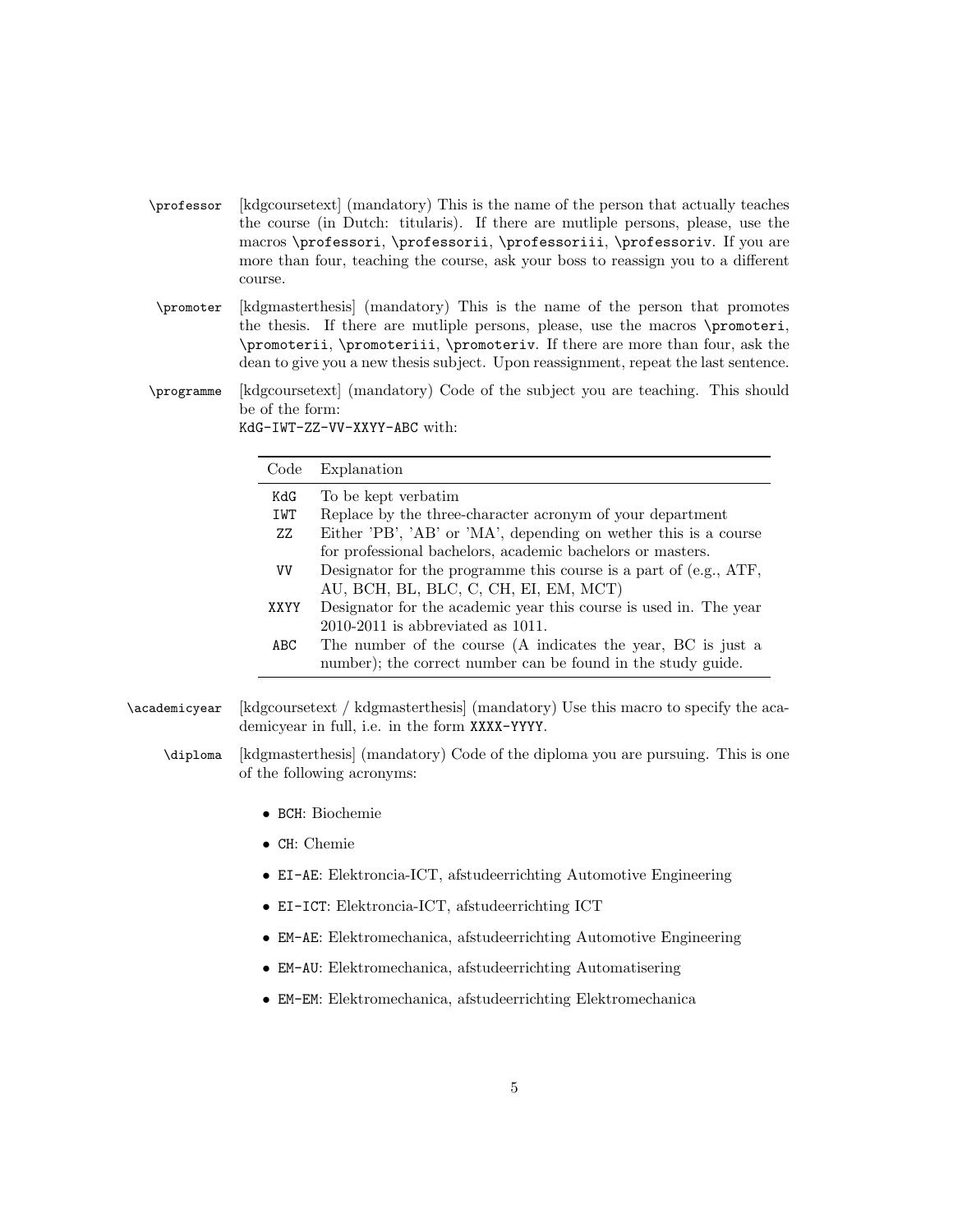| $\texttt{defensedate}$ | [kdgmasterthesis] (mandatory) Date of the defense in Dutch, in the form 'month'<br>year', e.g. "juni $2012$ ".                                                                                  |
|------------------------|-------------------------------------------------------------------------------------------------------------------------------------------------------------------------------------------------|
| \defenselocation       | [kdgmasterthesis] (optional) Location of the defense. Defaults to "Hoboken".                                                                                                                    |
| \titlepagepicture      | [kdgcoursetext] (optional) Specify the filename of a picture you want to appear on<br>your titlepage. The picture should display itself nice in the size $13,99 \text{cm} \times 9 \text{cm}$ . |
| \copyrightnotices      | [kdgcoursetext] (optional) Use this macro to specify additional copyright notice<br>messages to appear in het copyright notice on the bottom of page 2 of your course<br>text.                  |

### 4.3 Examples

### 4.3.1 kdgcoursetext

```
<*ct-example>
\documentclass[a4paper,11pt,oneside,openright,english,copyright]{kdgcoursetext}
\usepackage[english,dutch]{babel}
\selectlanguage{english}
\title{Zagen, zoeken en zuchten}
\subtitle{Cursusnota's}
\author{Walter Daems en Paul Levrie}
\courseversion{ZZZ-1011-1.3-CN}
\versionyear{2010}
\versioncomment{Kleine wijzigingen i.vgl.m. versie 2009}
\professori{Zeger de Zager}
\professorii{Zoltan Zoekers}
\professoriii{Siana Sigh}
\programme{Master IW - Houtbewerking (Meubel en Kunst)}
\coursecodei{KdG-IWT-MA-HM-10-404}
\coursecodeii{KdG-IWT-MA-HK-10-407}
\coursecodeiii{KdG-IWT-MA-H-10-411}
\academicyear{2010-2011}
\titlepagepicture{pi-orchid.jpg}
\copyrightnotices{
 The graphics in this document have been typeset using \texttt{TikZ}.\\
 This document has been \TeX-ed on a GNU/Linux workstation.
}
\begin{document}
```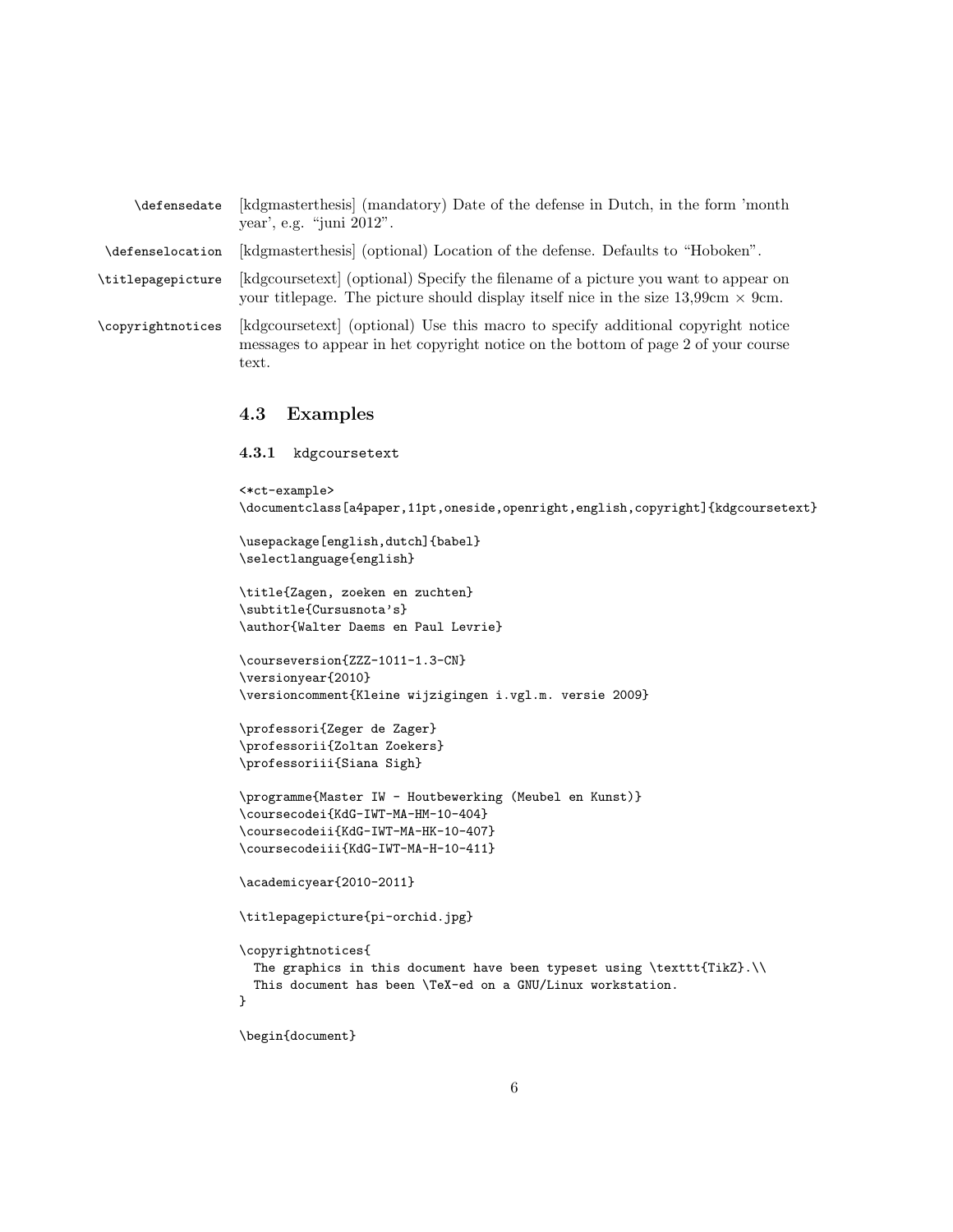\selectlanguage{dutch} % or english if your text is in English

\maketitle

\frontmatter

\tableofcontents

\mainmatter

\chapter\*{Inleiding}

Lorem ipsum dolor sit amet, consectetur adipisicing elit, sed do eiusmod tempor incididunt ut labore et dolore magna aliqua. Ut enim ad minim veniam, quis nostrud exercitation ullamco laboris nisi ut aliquip ex ea commodo consequat. Duis aute irure dolor in reprehenderit in voluptate velit esse cillum dolore eu fugiat nulla pariatur. Excepteur sint occaecat cupidatat non proident, sunt in culpa qui officia deserunt mollit anim id est laborum.

\chapter{Onzin voor dummies}

### \section{Een beetje Cicero}

Sed ut perspiciatis unde omnis iste natus error sit voluptatem accusantium doloremque laudantium, totam rem aperiam, eaque ipsa quae ab illo inventore veritatis et quasi architecto beatae vitae dicta sunt explicabo. Nemo enim ipsam voluptatem quia voluptas sit aspernatur aut odit aut fugit, sed quia consequuntur magni dolores eos qui ratione voluptatem sequi nesciunt. Neque porro quisquam est, qui dolorem ipsum quia dolor sit amet, consectetur, adipisci velit, sed quia non numquam eius modi tempora incidunt ut labore et dolore magnam aliquam quaerat voluptatem. Ut enim ad minima veniam, quis nostrum exercitationem ullam corporis suscipit laboriosam, nisi ut aliquid ex ea commodi consequatur? Quis autem vel eum iure reprehenderit qui in ea voluptate velit esse quam nihil molestiae consequatur, vel illum qui dolorem eum fugiat quo voluptas nulla pariatur?

```
\begin{equation}
  e^{(-j\pi)} + 1 = 0\end{equation}
```
At vero eos et accusamus et iusto odio dignissimos ducimus qui blanditiis praesentium voluptatum deleniti atque corrupti quos dolores et quas molestias excepturi sint occaecati cupiditate non provident, similique sunt in culpa qui officia deserunt mollitia animi, id est laborum et dolorum fuga. Et harum quidem rerum facilis est et expedita distinctio. Nam libero tempore, cum soluta nobis est eligendi optio cumque nihil impedit quo minus id quod maxime placeat facere possimus, omnis voluptas assumenda est, omnis dolor repellendus. Temporibus autem quibusdam et aut officiis debitis aut rerum necessitatibus saepe eveniet ut et voluptates repudiandae sint et molestiae non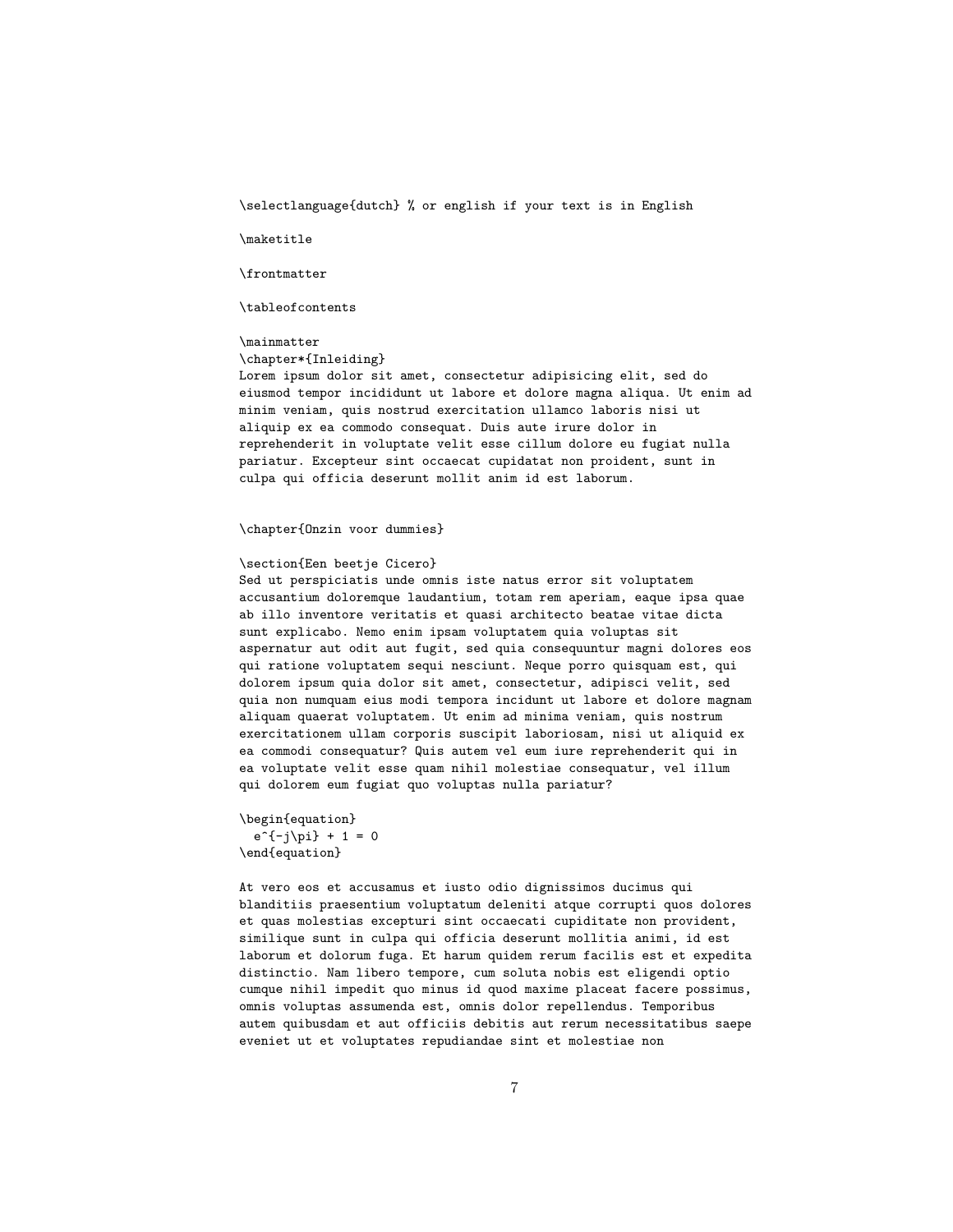recusandae. Itaque earum rerum hic tenetur a sapiente delectus, ut aut reiciendis voluptatibus maiores alias consequatur aut perferendis doloribus asperiores repellat.

#### \section{En waartoe het geleid heeft}

Lorem ipsum dolor sit amet, consectetur adipisicing elit, sed do eiusmod tempor incididunt ut labore et dolore magna aliqua. Ut enim ad minim veniam, quis nostrud exercitation ullamco laboris nisi ut aliquip ex ea commodo consequat. Duis aute irure dolor in reprehenderit in voluptate velit esse cillum dolore eu fugiat nulla pariatur. Excepteur sint occaecat cupidatat non proident, sunt in culpa qui officia deserunt mollit anim id est laborum.

#### \subsection{Herhaling}

Sed ut perspiciatis unde omnis iste natus error sit voluptatem accusantium doloremque laudantium, totam rem aperiam, eaque ipsa quae ab illo inventore veritatis et quasi architecto beatae vitae dicta sunt explicabo. Nemo enim ipsam voluptatem quia voluptas sit aspernatur aut odit aut fugit, sed quia consequuntur magni dolores eos qui ratione voluptatem sequi nesciunt. Neque porro quisquam est, qui dolorem ipsum quia dolor sit amet, consectetur, adipisci velit, sed quia non numquam eius modi tempora incidunt ut labore et dolore magnam aliquam quaerat voluptatem. Ut enim ad minima veniam, quis nostrum exercitationem ullam corporis suscipit laboriosam, nisi ut aliquid ex ea commodi consequatur? Quis autem vel eum iure reprehenderit qui in ea voluptate velit esse quam nihil molestiae consequatur, vel illum qui dolorem eum fugiat quo voluptas nulla pariatur?

#### \subsection{Begint vervelend te worden}

At vero eos et accusamus et iusto odio dignissimos ducimus qui blanditiis praesentium voluptatum deleniti atque corrupti quos dolores et quas molestias excepturi sint occaecati cupiditate non provident, similique sunt in culpa qui officia deserunt mollitia animi, id est laborum et dolorum fuga. Et harum quidem rerum facilis est et expedita distinctio. Nam libero tempore, cum soluta nobis est eligendi optio cumque nihil impedit quo minus id quod maxime placeat facere possimus, omnis voluptas assumenda est, omnis dolor repellendus. Temporibus autem quibusdam et aut officiis debitis aut rerum necessitatibus saepe eveniet ut et voluptates repudiandae sint et molestiae non recusandae. Itaque earum rerum hic tenetur a sapiente delectus, ut aut reiciendis voluptatibus maiores alias consequatur aut perferendis doloribus asperiores repellat.

#### \newpage

\subsection{Begint echt vervelend te worden} At vero eos et accusamus et iusto odio dignissimos ducimus qui blanditiis praesentium voluptatum deleniti atque corrupti quos dolores et quas molestias excepturi sint occaecati cupiditate non provident,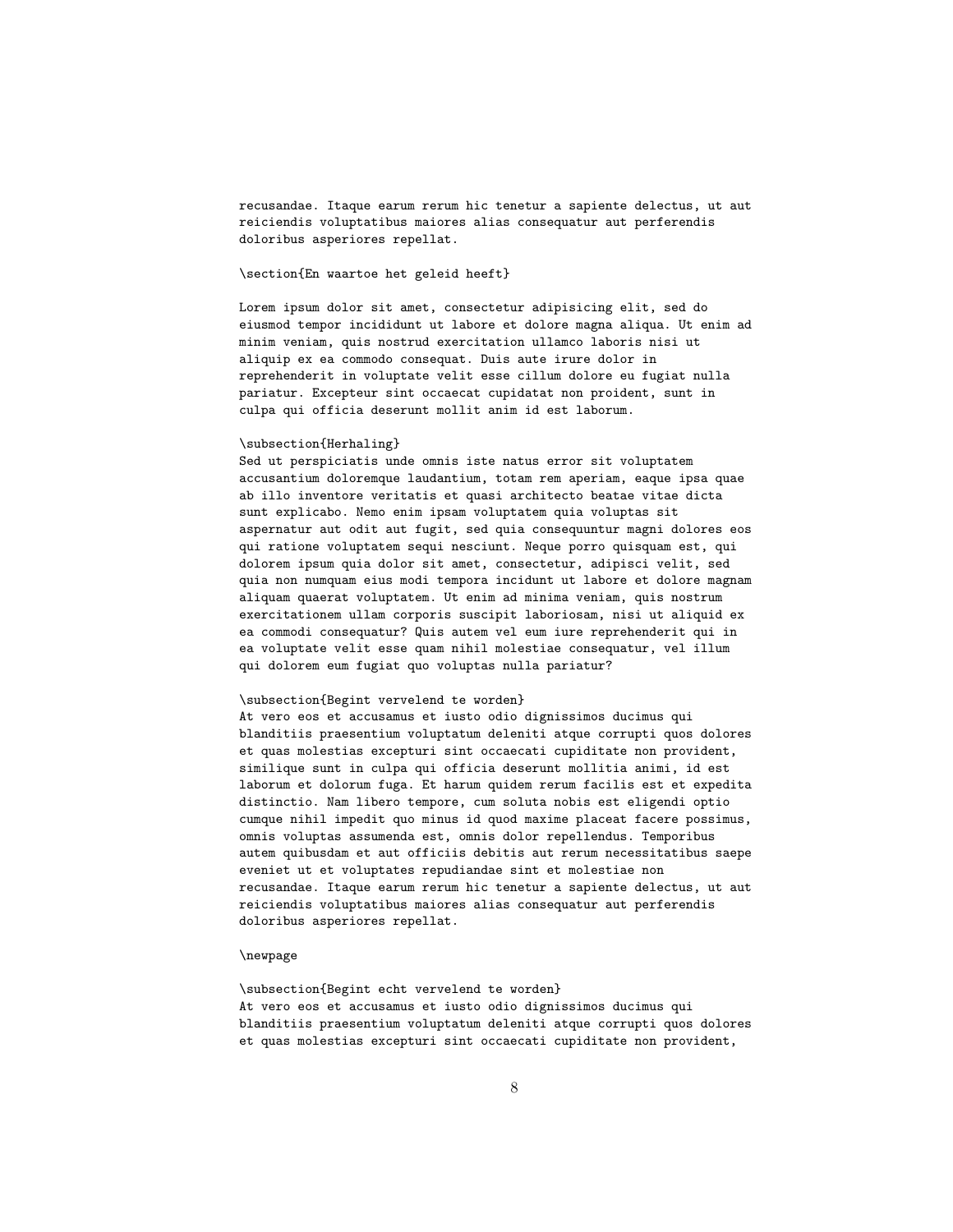similique sunt in culpa qui officia deserunt mollitia animi, id est laborum et dolorum fuga. Et harum quidem rerum facilis est et expedita distinctio. Nam libero tempore, cum soluta nobis est eligendi optio cumque nihil impedit quo minus id quod maxime placeat facere possimus, omnis voluptas assumenda est, omnis dolor repellendus. Temporibus autem quibusdam et aut officiis debitis aut rerum necessitatibus saepe eveniet ut et voluptates repudiandae sint et molestiae non recusandae. Itaque earum rerum hic tenetur a sapiente delectus, ut aut reiciendis voluptatibus maiores alias consequatur aut perferendis doloribus asperiores repellat.

\chapter{Besluit}

\backmatter \appendix

\chapter{Symbolen} \chapter{Romeinse sprekers} \chapter{Referentielijst}

\end{document} </ct-example>

#### 4.3.2 kdgmasterthesis

```
<*mt-example>
\documentclass[a4paper,11pt,twoside,openright,english,copyright]{kdgmasterthesis}
\usepackage[english,dutch]{babel}
\selectlanguage{english}
\title{Minimax optimisatie voor performantieruimtemodellering}
\author{Bert Bibber}
\promoteri{Prof. dr. ir. Kumulus (KdG)}
\promoterii{Prof. dr. Hilarius Warwinkel (TNT-Bang, N.V.)}
\promoteriii{ing. Piet Pienter (POM)}
\academicyear{2011-2012}
\diploma{EI-ICT}
\defenselocation{Hoboken}
\defensedate{juni 2012}
\begin{document}
\selectlanguage{dutch} % or english if your text is in English
```
\maketitle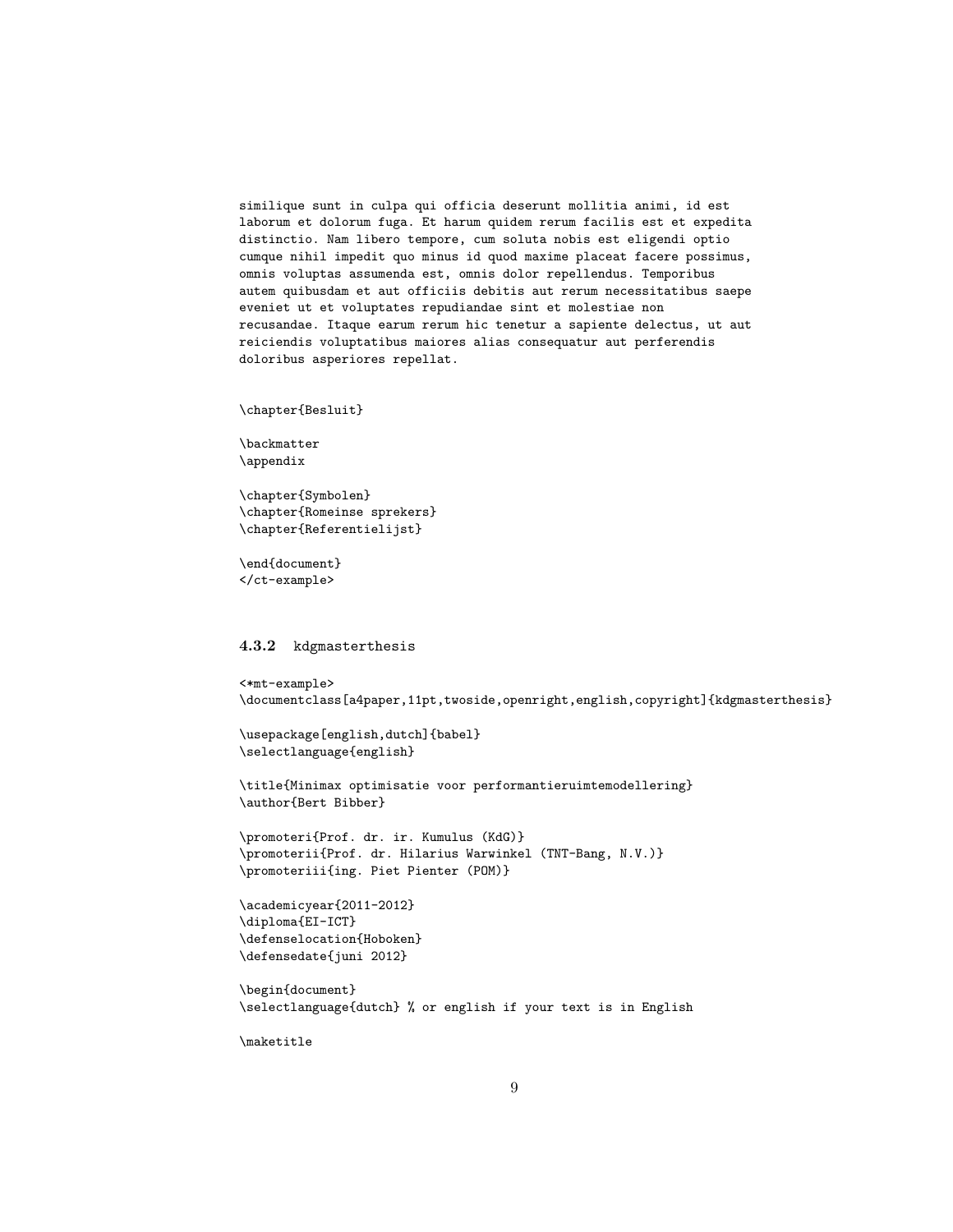#### \frontmatter

#### \tableofcontents

#### \mainmatter

#### \chapter\*{Inleiding}

Lorem ipsum dolor sit amet, consectetur adipisicing elit, sed do eiusmod tempor incididunt ut labore et dolore magna aliqua. Ut enim ad minim veniam, quis nostrud exercitation ullamco laboris nisi ut aliquip ex ea commodo consequat. Duis aute irure dolor in reprehenderit in voluptate velit esse cillum dolore eu fugiat nulla pariatur. Excepteur sint occaecat cupidatat non proident, sunt in culpa qui officia deserunt mollit anim id est laborum.

#### \chapter{Onderzoeksvraag}

#### \section{Een beetje Cicero}

Sed ut perspiciatis unde omnis iste natus error sit voluptatem accusantium doloremque laudantium, totam rem aperiam, eaque ipsa quae ab illo inventore veritatis et quasi architecto beatae vitae dicta sunt explicabo. Nemo enim ipsam voluptatem quia voluptas sit aspernatur aut odit aut fugit, sed quia consequuntur magni dolores eos qui ratione voluptatem sequi nesciunt. Neque porro quisquam est, qui dolorem ipsum quia dolor sit amet, consectetur, adipisci velit, sed quia non numquam eius modi tempora incidunt ut labore et dolore magnam aliquam quaerat voluptatem. Ut enim ad minima veniam, quis nostrum exercitationem ullam corporis suscipit laboriosam, nisi ut aliquid ex ea commodi consequatur? Quis autem vel eum iure reprehenderit qui in ea voluptate velit esse quam nihil molestiae consequatur, vel illum qui dolorem eum fugiat quo voluptas nulla pariatur?

#### \begin{equation}  $e^{(-i\pi)} + 1 = 0$ \end{equation}

At vero eos et accusamus et iusto odio dignissimos ducimus qui blanditiis praesentium voluptatum deleniti atque corrupti quos dolores et quas molestias excepturi sint occaecati cupiditate non provident, similique sunt in culpa qui officia deserunt mollitia animi, id est laborum et dolorum fuga. Et harum quidem rerum facilis est et expedita distinctio. Nam libero tempore, cum soluta nobis est eligendi optio cumque nihil impedit quo minus id quod maxime placeat facere possimus, omnis voluptas assumenda est, omnis dolor repellendus. Temporibus autem quibusdam et aut officiis debitis aut rerum necessitatibus saepe eveniet ut et voluptates repudiandae sint et molestiae non recusandae. Itaque earum rerum hic tenetur a sapiente delectus, ut aut reiciendis voluptatibus maiores alias consequatur aut perferendis doloribus asperiores repellat.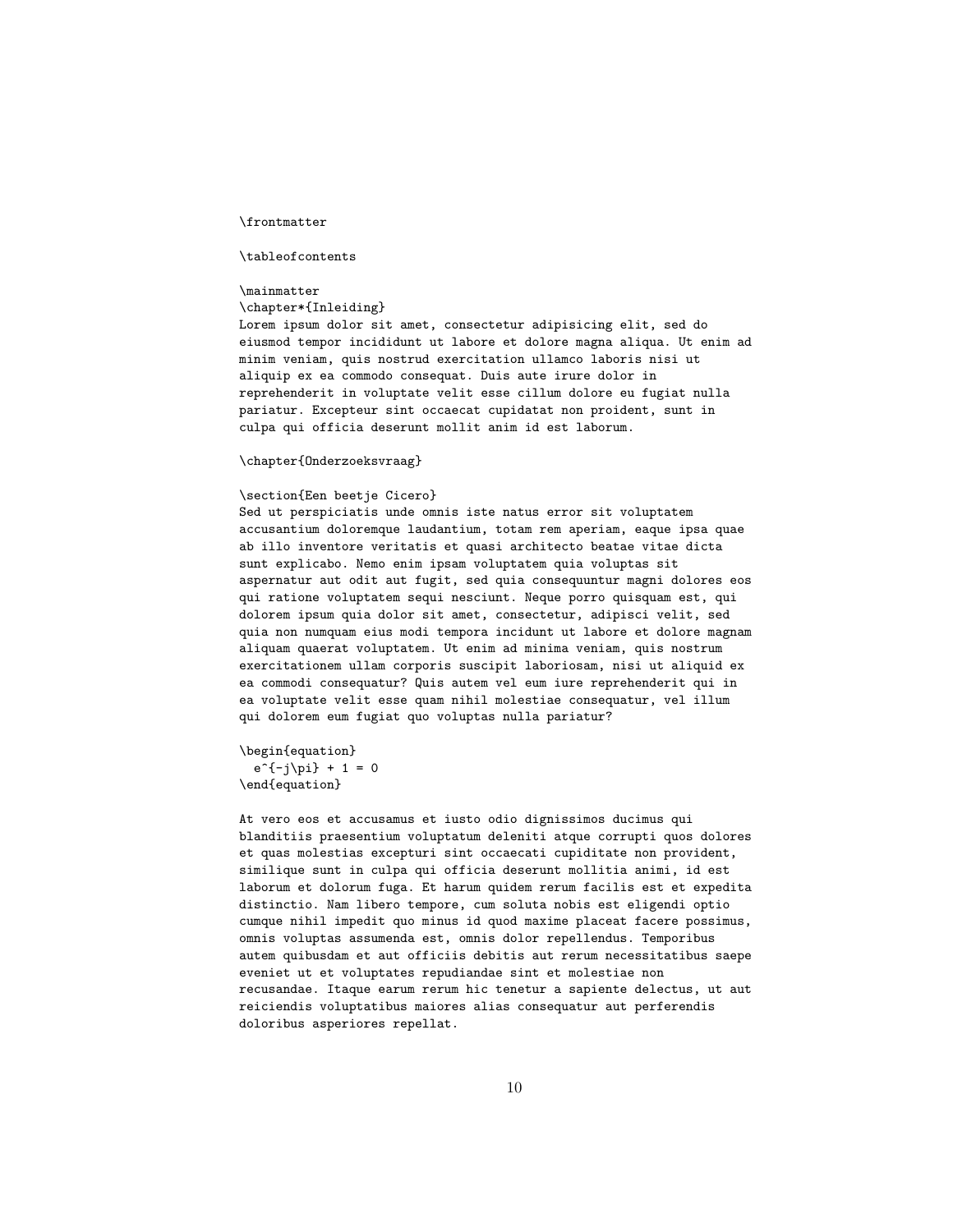```
\chapter{Theoretische achtergrond}
\chapter{Eigen realisatie}
\chapter{Besluit}
\backmatter
\appendix
\chapter{Symbolen}
\chapter{Referentielijst}
\end{document}
```
\chapter{Literatuurstudie}

</mt-example>

## 5.1 Class inheritance

5 Implementation

For simplicity, we'll derive everything from the standard article class.

Before loading the class, we provide an extra 'copyright' option that forces printing a watermark on every page. For the paper version of your course, this is inappropriate, but for any e-copy you make available to your students, this may be appropriate.

```
1 \langle *ct \rangle2 \newif\if@copyright
 3 \DeclareOption{copyright}{\@copyrighttrue}
 4 \langle \ranglect\rangle5 % We execute some standard options:
 6 % We load the |book| class.
 7 \langle *ct | mt \rangle8 \ExecuteOptions{a4paper,11pt,final,oneside,openright}
 9 \ProcessOptions
10 \LoadClassWithOptions{book}
11 \langle / ct | mt\rangle
```
### 5.2 Modern typesetting

Let's force some modern typesetting without paragraph indentation and with a decent paragraph spacing.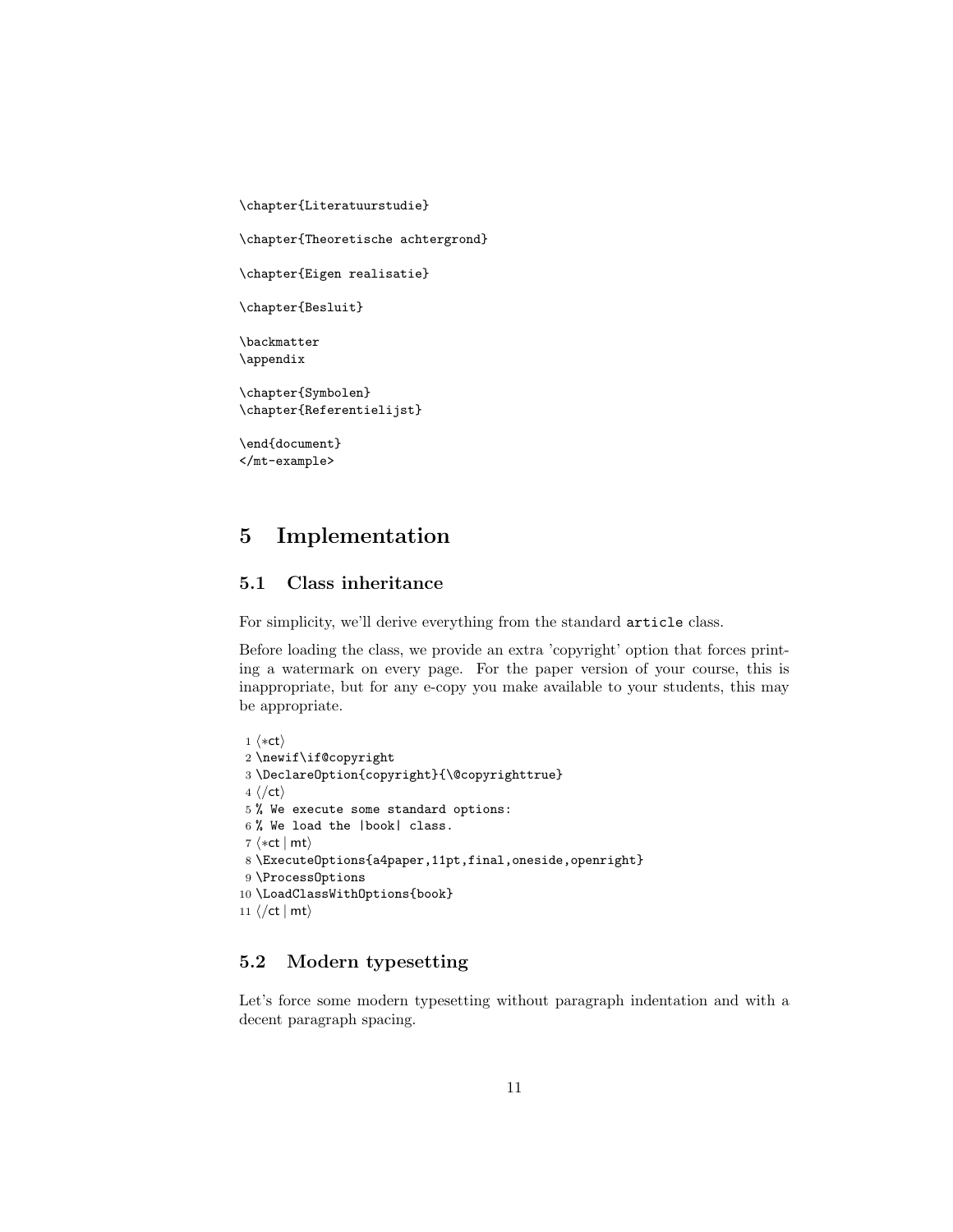```
12 \langle *ct | mt \rangle13 \setlength{\parindent}{0pt}
14 \addtolength{\parskip}{0.75\baselineskip}
15 \setcounter{secnumdepth}{3}
16 \langle/ct | mt\rangle
```
### 5.3 Auxiliary packages

Reinventing the wheel is a waste of time, let's preload some appropriate auxiliary packages that have proven their value.

#### 5.3.1 Geometry

Let's reduce the margins to 1 inch each.

```
17 \langle *ct | mt \rangle18 \RequirePackage[top=1in, bottom=1in, left=1in, right=1in]{geometry}
19 \langle/ct | mt\rangle
```
#### 5.3.2 Font packages

First some tricks to load the Verdana font that's used on the title page. Fonts are a pain in LaTeX. We're anxiously waiting for the first production release of LuaTeX (expected in 2012)!

```
20 \langle *ct | mt \rangle21 \newcommand{\selectverdananormal}
22 {
23 \PackageError{kdgdocs}{
24 Sorry, your font system is not set up appropriately.
25 Please, use XeTeX, or pdfTeX in conjunction with the
26 winfonts package or the verdana package (available from CTAN).
27 }{1}
28 }
29 \newcommand{\selectverdanabold}{\selectverdananormal}
30 \RequirePackage{ifxetex}
31 \ifxetex
32 \RequirePackage{cmbright}
33 \RequirePackage{fontspec}
34 \addfontfeature{Ligatures=Common}
35 \renewcommand{\selectverdananormal}{\fontspec{Verdana}}
36 \renewcommand{\selectverdanabold}{\fontspec{Verdana}\bfseries}
37 \else
38 \IfFileExists{verdana.sty}
39 {\RequirePackage{verdana}
40 \renewcommand{\selectverdananormal}{\usefont{T1}{vna}{m}{n}}
```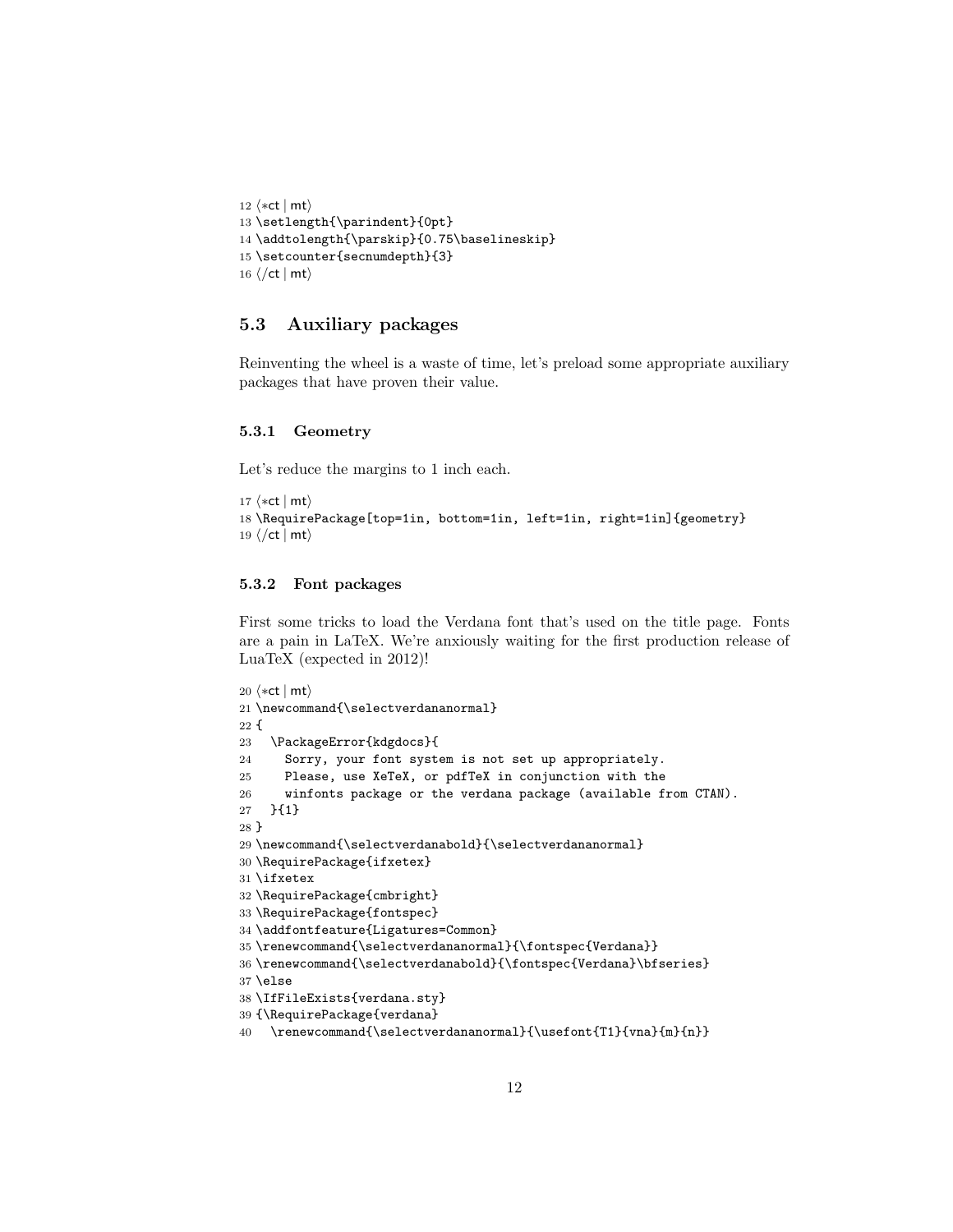```
41 \renewcommand{\selectverdanabold}{\usefont{T1}{vna}{b}{n}}
42 }
43 {\IfFileExists{winfonts.sty}
44 {\RequirePackage{winfonts}
45 \renewcommand{\selectverdananormal}{\usefont{T1}{verdana}{m}{n}}
46 \qquad \quad \quad \quad \text{the second method} \quad \text{unif} \quad \text{and} \quad \text{unif} \quad \text{unif} \quad \text{unif} \quad \text{unif} \quad \text{unif} \quad \text{unif} \quad \text{unif} \quad \text{unif} \quad \text{unif} \quad \text{unif} \quad \text{unif} \quad \text{unif} \quad \text{unif} \quad \text{unif} \quad \text{unif} \quad \text{unif} \quad \text{unif} \quad \text{unif} \quad \text{unif} \quad \text{unif} \quad \text{unif} \quad \text{unif} \quad \text{unif} \quad \47 {}
48 }
49 \RequirePackage{cmbright}
50 \RequirePackage{ifthen}
51 \fi
52 \langle/ct | mt\rangle
```
### 5.3.3 Graphics packages

Graphics packages that are required for the title page, but may come in handy for regular use as well.

 $\langle *ct | mt \rangle$  \RequirePackage{graphicx} \RequirePackage{eso-pic} \RequirePackage{color} \RequirePackage{tikz}  $\langle$ /ct | mt $\rangle$ 

#### 5.3.4 Header/Footer

The de-facto standard for headers and footers:

59  $\langle *ct | mt \rangle$ 60 \RequirePackage{fancyhdr} 61  $\langle$  /ct | mt $\rangle$ 

### 5.4 Tags

\department The department sets the department tag \@department that is used on the title page. It defaults to 'Industriële Wetenschappen en Technologie'

```
62 \langle *ct | mt \rangle63 \newcommand{\@department}{Industri\"ele Wetenschappen en Technologie}
64 \newcommand{\department}[1]{\renewcommand{\@department}{#1}}
65 \langle/ct | mt\rangle
```
\departmentacronym The departmentacronym sets the department acronym tag \@departmentacronym that is used in the header/footer information. It defaults to 'IWT'.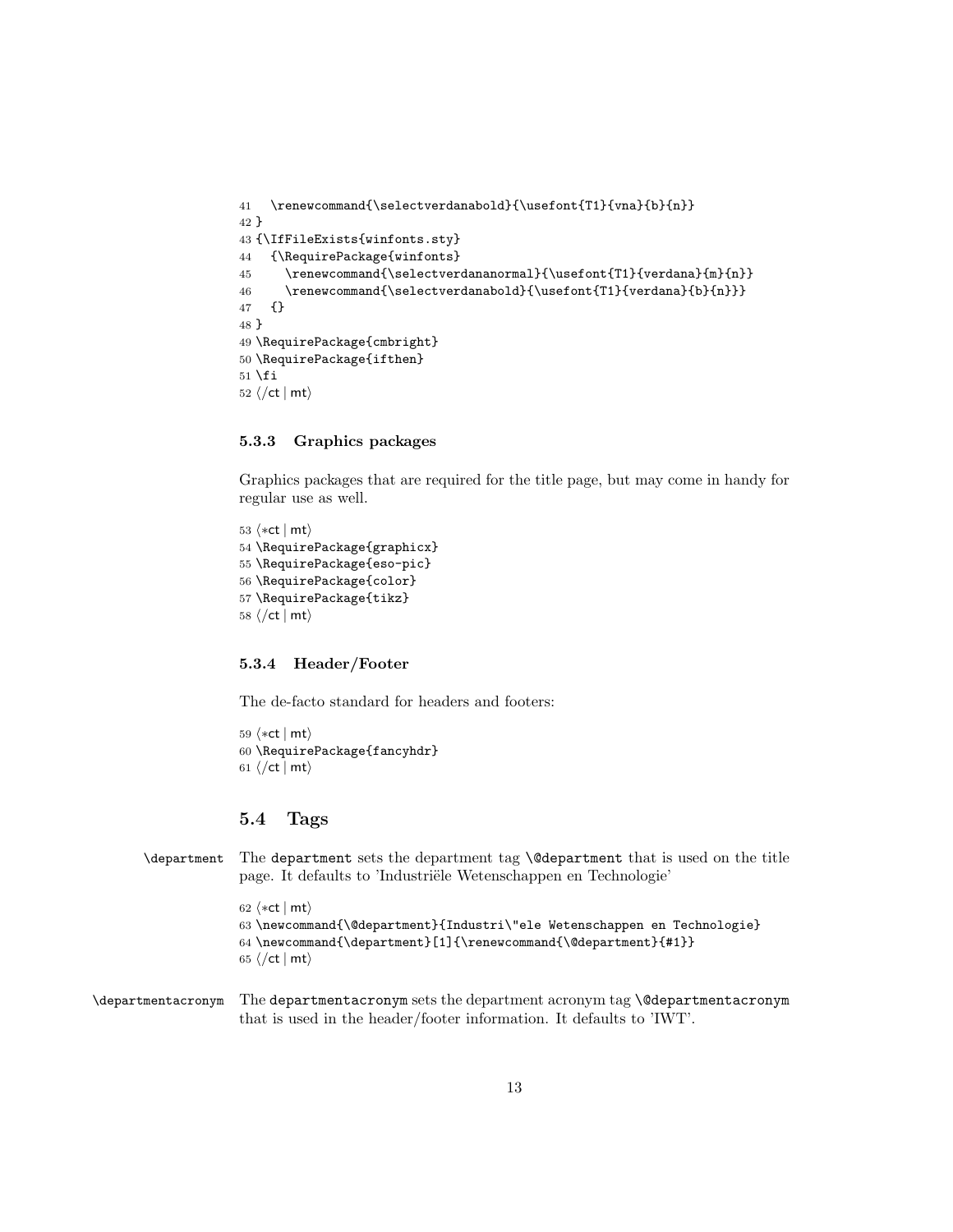```
66 \langle *ct | mt \rangle67 \newcommand{\@departmentacronym}{IWT}
                   68 \newcommand{\departmentacronym}[1]{\renewcommand{\@departmentacronym}{#1}}
                   69 \langle/ct | mt\rangle\title The title tag is native to LATEX. It sets the \@title tag that will be used on
                   the title page.
      \subtitle This macro sets the \@subtitle tag that later will be used on the title page, in
                   the header/footer and to set the appropriate hyperref tag.
                   70 \langle *ct \rangle71 \newcommand{\@subtitle}{}
                   72 \newcommand{\subtitle}[1]{\renewcommand{\@subtitle}{#1}}
                   73 \langle/ct\rangle\author The author tag is native to LATEX. It sets the \@author tag that will be used on
                   the title page.
\courseversion This macro sets the \@courseversion tag that later will be used on the title page
                   and in the header/footer.
                   74 \langle *ct \rangle75 \newcommand{\@courseversion}{}
                   76 \newcommand{\courseversion}[1]{\renewcommand{\@courseversion}{#1}}
                   77 \langle/ct\rangle\versionyear This macro sets the \@versionyear tag that later will be used on the title page
                   and in the copyright message.
                   78 \langle *ct \rangle79 \newcommand{\@versionyear}{}
                   80 \newcommand{\versionyear}[1]{\renewcommand{\@versionyear}{#1}}
                   81 \langle/ct\rangle\versioncomment This macro sets the \@versioncomment tag that later will be used on the title
                   page and in the copyright message.
                   82 \langle *ct \rangle83 \newcommand{\@versioncomment}{}
                   84 \newcommand{\versioncomment}[1]{\renewcommand{\@versioncomment}{#1}}
                   85\langle/ct\rangle\professor This macro sets many \@professor tags (max. 4) that later will be used on
                   the title page. If there is only one teaching professor one can use the convenient
                   shorthand without counter.
```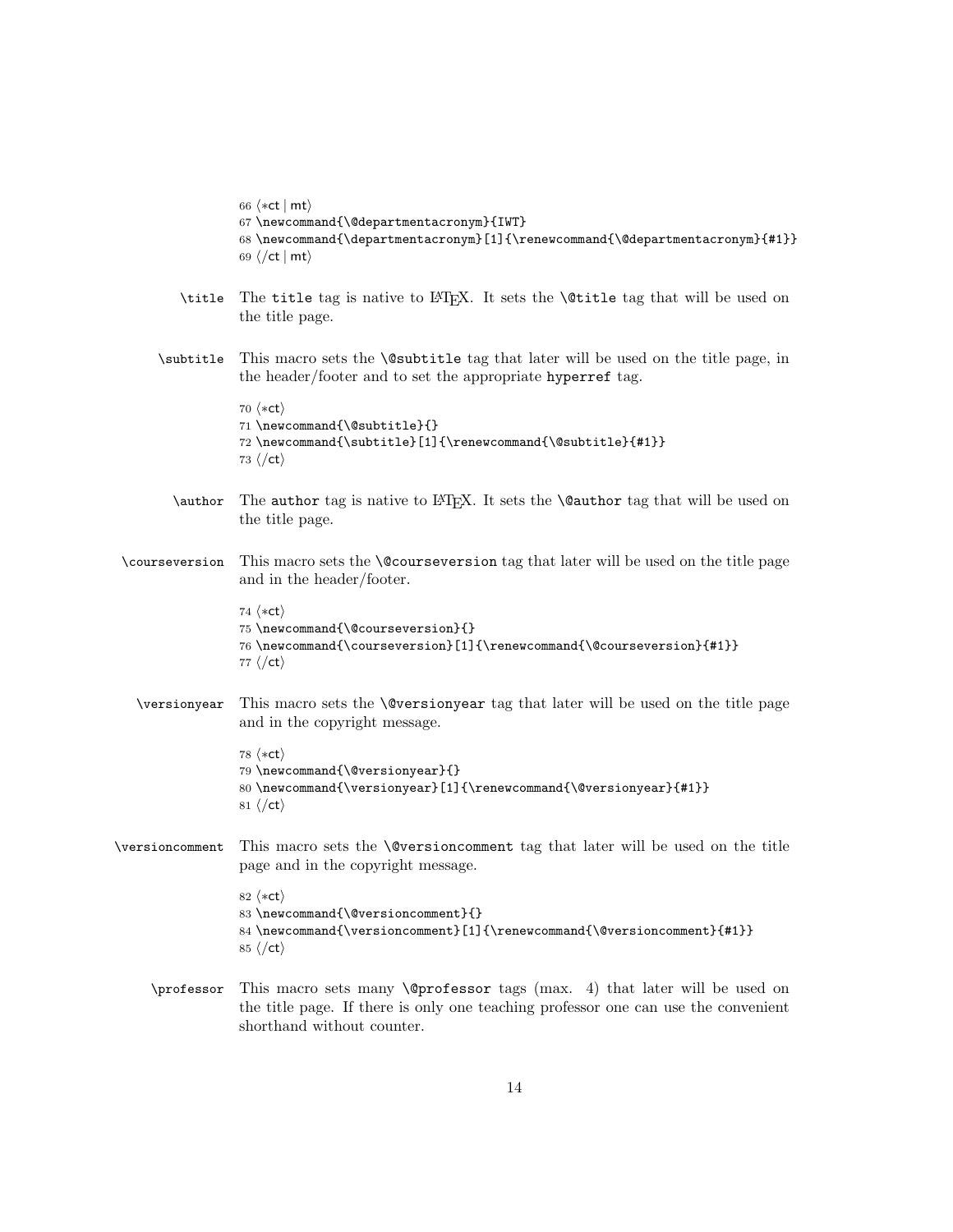```
86 \langle *ct \rangle87 \newcommand{\@professori}{}
88 \newcommand{\@professorii}{}
89 \newcommand{\@professoriii}{}
90 \newcommand{\@professoriv}{}
91 \newcommand{\professor}[1]{\renewcommand{\@professori}{#1}}
92 \newcommand{\professori}[1]{\renewcommand{\@professori}{#1}}
93 \newcommand{\professorii}[1]{\renewcommand{\@professorii}{#1}}
94 \newcommand{\professoriii}[1]{\renewcommand{\@professoriii}{#1}}
95 \newcommand{\professoriv}[1]{\renewcommand{\@professoriv}{#1}}
96 \langle/ct\rangle
```
\promoter This macro sets many \@promoter tags (max. 4) that later will be used on the title page. If there is only one promoter one can use the convenient shorthand without counter.

```
97 \langle*mt\rangle98 \newcommand{\@promoteri}{}
 99 \newcommand{\@promoterii}{}
100 \newcommand{\@promoteriii}{}
101 \newcommand{\@promoteriv}{}
102 \newcommand{\promoter}[1]{\renewcommand{\@promoteri}{#1}}
103 \newcommand{\promoteri}[1]{\renewcommand{\@promoteri}{#1}}
104 \newcommand{\promoterii}[1]{\renewcommand{\@promoterii}{#1}}
105 \newcommand{\promoteriii}[1]{\renewcommand{\@promoteriii}{#1}}
106 \newcommand{\promoteriv}[1]{\renewcommand{\@promoteriv}{#1}}
107 \langle/mt\rangle
```
\programme This macro sets the \@programme tags that later will be used on the title page.

```
108 \langle *ct \rangle109 \newcommand{\@programme}{}
110 \newcommand{\programme}[1]{\renewcommand{\@programme}{#1}}
111 \langle/ct\rangle
```
\coursecode This macro sets many \@programme tags (max. 4) that later will be used on the title page. If there is only one course code one can use the convenient shorthand without counter.

```
112 \langle *ct \rangle113 \newcommand{\@coursecodei}{}
114 \newcommand{\@coursecodeii}{}
115 \newcommand{\@coursecodeiii}{}
116 \newcommand{\@coursecodeiv}{}
117 \newcommand{\coursecode}[1]{\renewcommand{\@coursecodei}{#1}}
118 \newcommand{\coursecodei}[1]{\renewcommand{\@coursecodei}{#1}}
119 \newcommand{\coursecodeii}[1]{\renewcommand{\@coursecodeii}{#1}}
120 \newcommand{\coursecodeiii}[1]{\renewcommand{\@coursecodeiii}{#1}}
121 \newcommand{\coursecodeiv}[1]{\renewcommand{\@coursecodeiv}{#1}}
```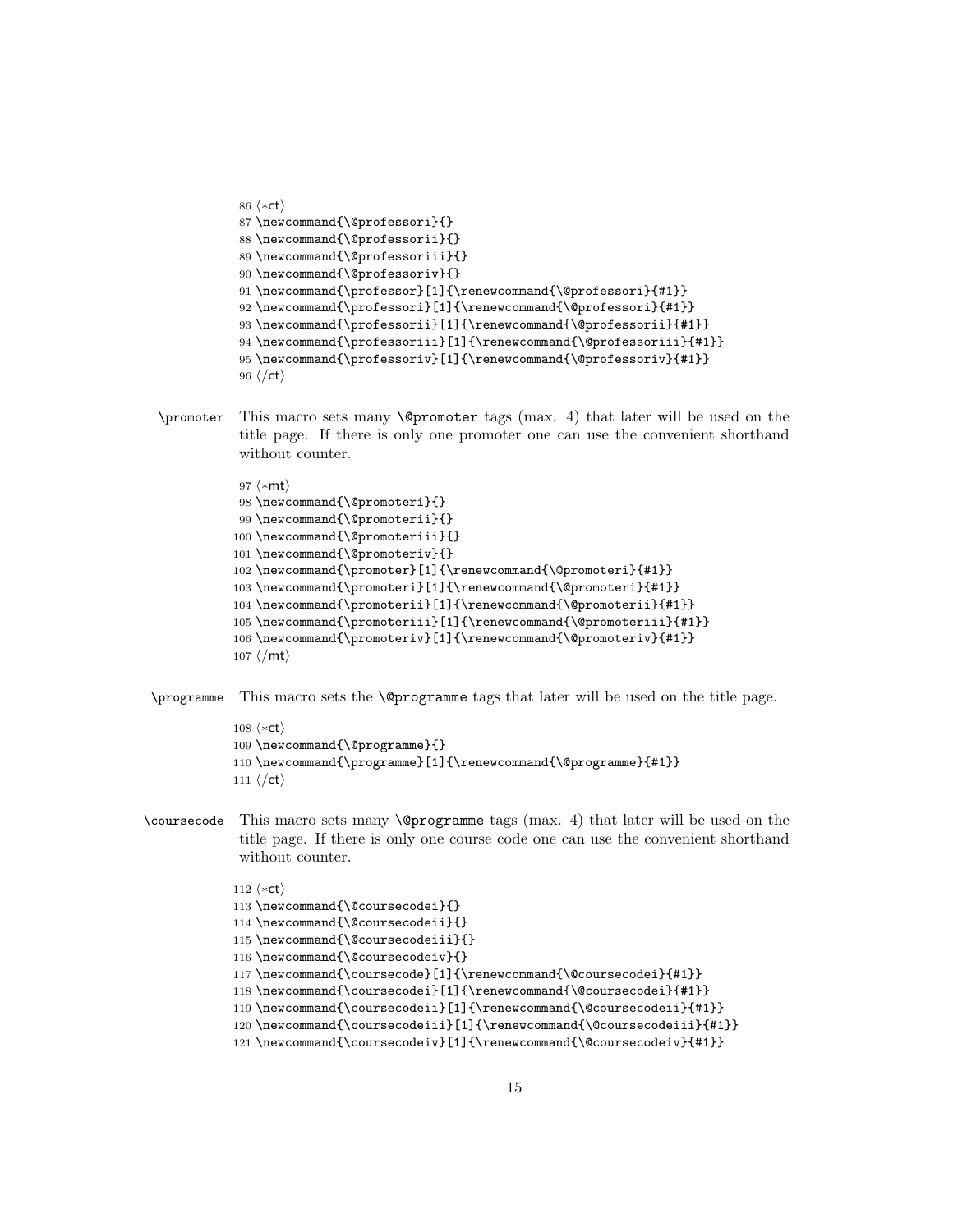122  $\langle$ /ct $\rangle$ 

153 $\langle$ /ct $\rangle$ 

\diploma This macro sets the \@diploma tags that later will be used on the title page.

```
123 \langle *mt \rangle124 \newcommand{\@diploma}{ERROR}
                   125 \newcommand{\diploma}[1]{
                   126 \newcommand{\MoSIW}{Master of Science in de Industri\"ele Wetenschappen}
                   127 \renewcommand{\@diploma}{
                   128 \ifthenelse{\equal{#1}{BCH}}{\MoSIW{} Biochemie}{
                   129 \ifthenelse{\equal{#1}{CH}}{\MoSIW{} Chemie}{
                   130 \ifthenelse{\equal{#1}{EI-AE}}{\MoSIW\\Elektroncia-ICT, afstudeerrichting Automotive Engine
                   131 \ifthenelse{\equal{#1}{EI-ICT}}{\MoSIW\\Elektroncia-ICT, afstudeerrichting ICT}{
                   132 \ifthenelse{\equal{#1}{EM-AE}}{\MoSIW\\Elektromechanica, afstudeerrichting Automotive Engin
                   133 \ifthenelse{\equal{#1}{EM-AU}}{\MoSIW\\Elektromechanica, afstudeerrichting Automatisering}{
                   134 \ifthenelse{\equal{#1}{EM-EM}}{\MoSIW\\Elektromechanica, afstudeerrichting Elektromechanica
                   135 }
                   136
                   137\langle/mt\rangle\defensedate This macro sets the \@defensedate tags that later will be used on the title page.
                   138 \langle *mt \rangle139 \newcommand{\@defensedate}{ERROR}
                   140 \newcommand{\defensedate}[1]{\renewcommand{\@defensedate}{#1}}
                   141 \langle/mt\rangle\defenselocation This macro sets the \@defenselocation tags that later will be used on the title
                    page.
                   142 \langle *mt \rangle143 \newcommand{\@defenselocation}{Hoboken}
                   144 \newcommand{\defenselocation}[1]{\renewcommand{\@defenselocation}{#1}}
                   145\langle/mt\rangle\academicyear This macro sets the \@academicyear tag that later will be used on the title page.
                   146 \langle *ct | mt \rangle147 \newcommand{\@academicyear}{XXX-YYYY}
                   148 \newcommand{\academicyear}[1]{\renewcommand{\@academicyear}{#1}}
                   149 \langle/ct | mt\rangle\titlepagepicture
                   150 \langle *ct \rangle151 \newcommand{\@titlepagepicture}{}
                   152 \newcommand{\titlepagepicture}[1]{\renewcommand{\@titlepagepicture}{#1}}
```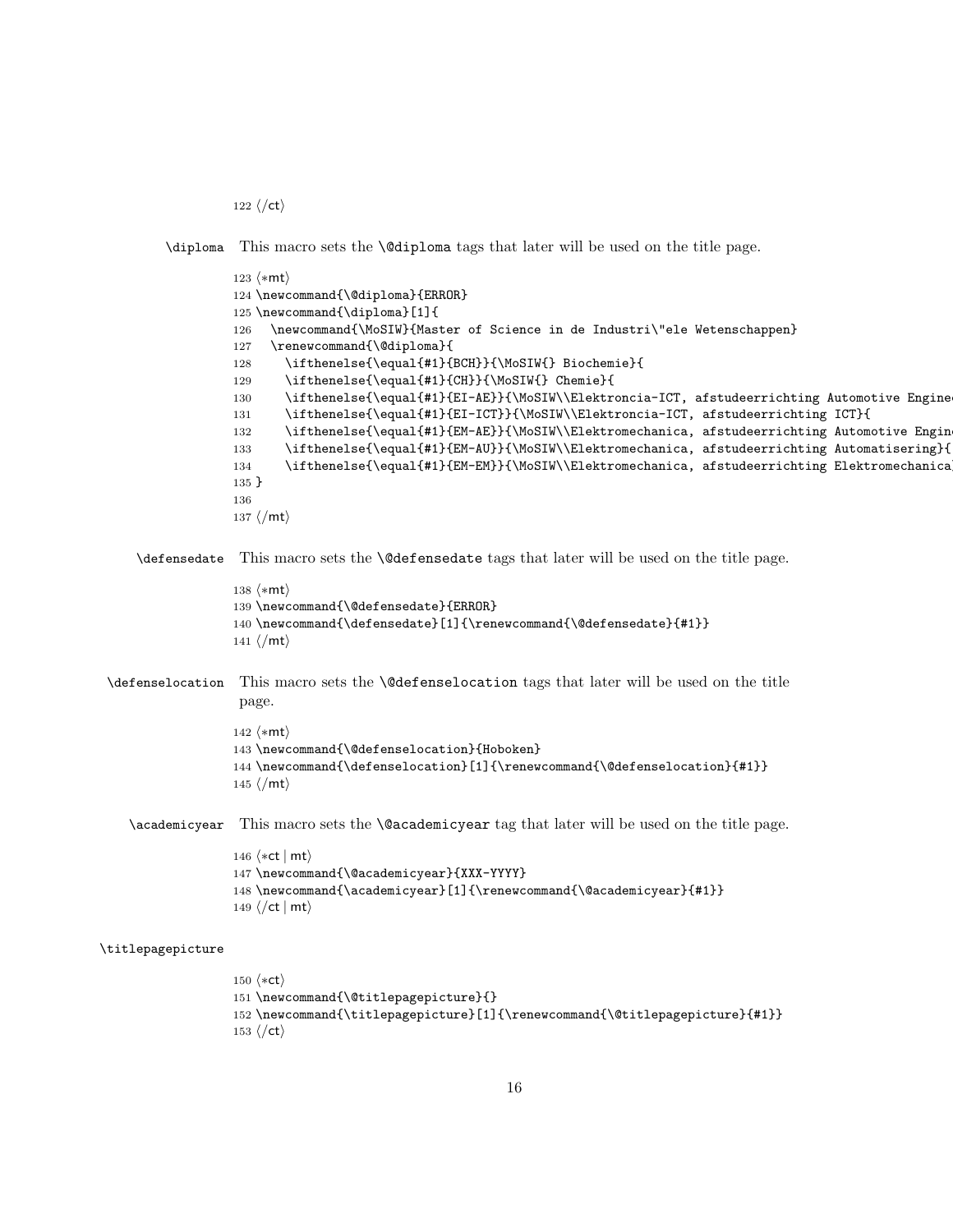\copyrightnotices

```
154 \langle *ct \rangle155 \newcommand{\@copyrightnotices}{}
156 \newcommand{\copyrightnotices}[1]{\renewcommand{\@copyrightnotices}{#1}}
157\langle/ct\rangle
```
### 5.5 Header and Footer

The fancyhdr package is used to make a decent header ander footer. The header and footer of the kdgcoursetext package are defined to be:

```
158 \langle *ct \rangle159 \if@twoside
160 \lhead[\thepage]{\slshape\rightmark}
161 \chead[]{}
162 \rhead[\slshape\leftmark]{\thepage}
163 \lfoot[Karel de Grote-Hogeschool -- \@departmentacronym]{\@courseversion}
164 \cfoot[]{}
165 \rfoot[]{\@title{}\if\@subtitle\else{ ---- \@subtitle}\fi}
166 \else
167 \lhead[]{\leftmark}
168 \chead[]{}
169 \rhead[]{\thepage}
170 \lfoot[]{\@courseversion}
171 \cfoot[]{KdG--\@departmentacronym}
172 \rfoot[]{\@title{}}
173 \fi
174 \langle/ct\rangle
```
The header and footer of the kdgmasterthesis package are defined to be:

```
175 \langle *mt \rangle176 \if@twoside
177 \lhead[\thepage]{\slshape\rightmark}
178 \chead[]{}
179 \rhead[\slshape\leftmark]{\thepage}
180 \lfoot[Karel de Grote-Hogeschool -- \@departmentacronym]{}
181 \cfoot[]{}
182 \rfoot[]{\@title{}}
183 \else
184 \lhead[]{\leftmark}
185 \chead[]{}
186 \rhead[]{\thepage}
187 \lfoot[]{}
188 \cfoot[]{KdG--\@departmentacronym}
189 \rfoot[]{\@title{}}
190 \overline{f}i
191 \langle/mt\rangle
```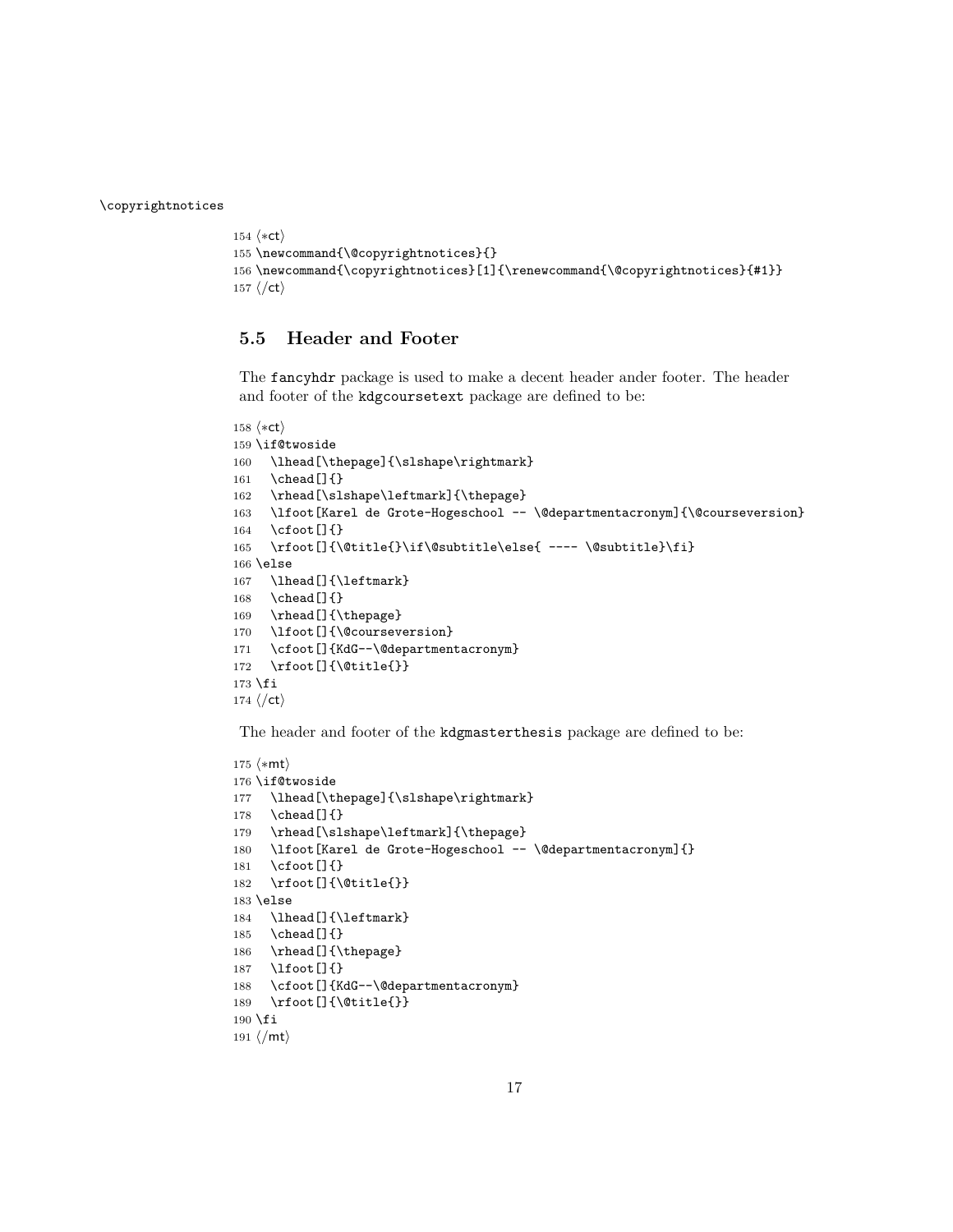Some common code remains:

```
192 \langle *ct | mt \rangle193 \renewcommand{\headrulewidth}{1pt}
194 \renewcommand{\footrulewidth}{1pt}
195 \pagestyle{fancy}
196 \raggedbottom
197 \raggedright
198 \pagenumbering{arabic}
199 \onecolumn
200 \langle/ct | mt\rangle
```
### 5.6 Copyright notice

#### \@crnotice

```
201 (*ct)
202 \newcommand{\@crnotice}{
203 This document has been typeset using \LaTeX{} and the
204 \texttt{kdgcoursetext} class.\\
205 \@copyrightnotices
206
207 \@courseversion
208
209 CONFIDENTIAL AND PROPRIETARY.
210
211 \copyright{} \@versionyear{} Karel de Grote-Hogeschool, All rights reserved.
212 }
213 \langle/ct\rangle
```
### 5.7 Title page

```
\maketitle The title page is generated using the \maketitle command. As the book class
            from which we inherit already defines this command, we need to renew it.
```
Below, one can find the code for the title page of the kdgcoursetext class:

```
214 (*ct)
215 \renewcommand\maketitle{%
216 \definecolor{lightlightgray}{cmyk}{0,0,0,0.05}
217 \definecolor{kdggroen}{cmyk}{0.29,0,1,0}
218 \pagestyle{empty}
219 \begin{titlepage}
220 \AddToShipoutPicture*{%
221 \setlength{\unitlength}{1cm}
222 \put(0,0){%
223 \begin{tikzpicture}[inner sep=0pt]
224 \path
```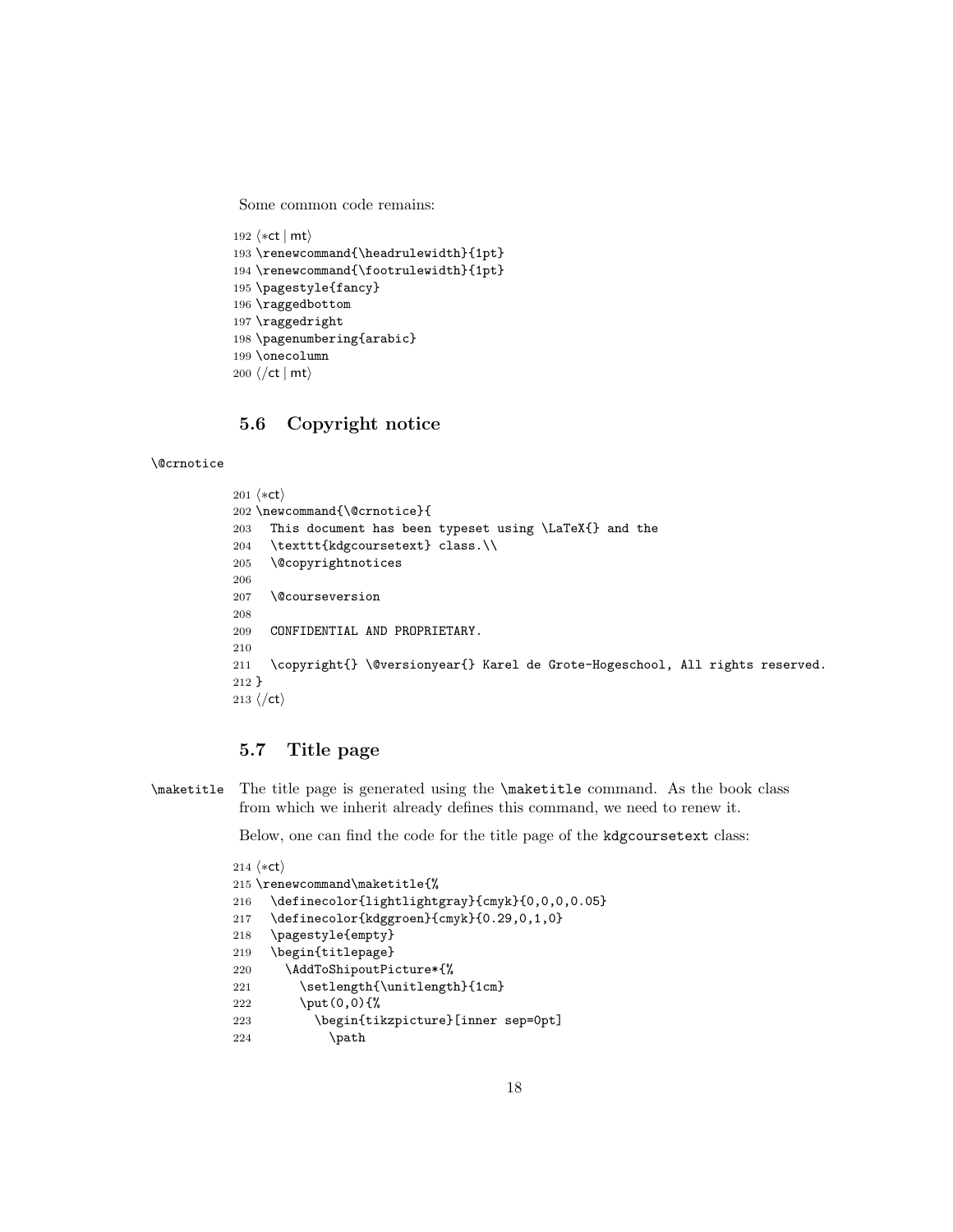```
225 (19,2.5) node [anchor=south east]{%
226 \IfFileExists{\@titlepagepicture}{%
227 \includegraphics[width=13.99cm,height=9cm]{\@titlepagepicture}}{}};
228 \fill[color=kdggroen] (0,0)
229 (2,1.5) -- (2,26.31) -- (19,27.2) -- (19,22.7) --
230 (5,22.7) -- (5,2.5) -- (19,2.5) -- (19,1.5) -- cycle;
231 \path
232 (2,28.2) node[anchor=north west]{\includegraphics[width=8.3cm]{kdg_color}}
233 (3,25.8) node[anchor=north west, text width=15cm]{
234 {\selectverdanabold\Large \@programme}\\[0.15cm]
235 {\selectverdananormal
236 \large Departement \@department{}\\[0.13cm]
237 \large Academiejaar \@academicyear\\[0.11cm]
238 \large \begin{tabular}{@{}p{3cm}p{5.5cm}p{5.5cm}}
239 Cursuscode(s): & \@coursecodei{} & \@coursecodeii \\
240 & \@coursecodeiii & \@coursecodeiv
241 \end{tabular}}
242 }
243 (6,21.1) node [anchor=north west, text width=13cm]{
244 {\selectverdanabold\huge \@title{}}\\[0.2cm]
245 {\selectverdananormal
246 \Large \@subtitle{}~\\[0.8cm]
247 \Large Auteur(s): \@author{}}
248 }
249 (6,15.4) node [anchor=south west, text width=13cm]{
250 \selectverdananormal\large
251 \begin{tabular}{@{}p{3cm}p{11cm}}
252 Titularis(sen):
253 & \@professori \\
254 & \@professorii \\
255 & \@professoriii \\
256 & \@professoriv
257 \end{tabular}
258   \sim \\
259 \@versionyear
260 }
261 (6,12.4) node [anchor=south west, text width=13cm]{%
262 \selectverdananormal
263 \begin{tabular}{0{}p{12.9cm}}
264 \if\@versioncomment\else{Commentaar: \@versioncomment}\fi
265 \end{tabular}
266 };
267 \end{tikzpicture}
268 }
269 }%
270 \phantom{Do not remove: this causes an empty title page to be generated}
271 \end{titlepage}%
272 \clearpage
273 \if@copyright
274 \AddToShipoutPicture{\put(120,180){
```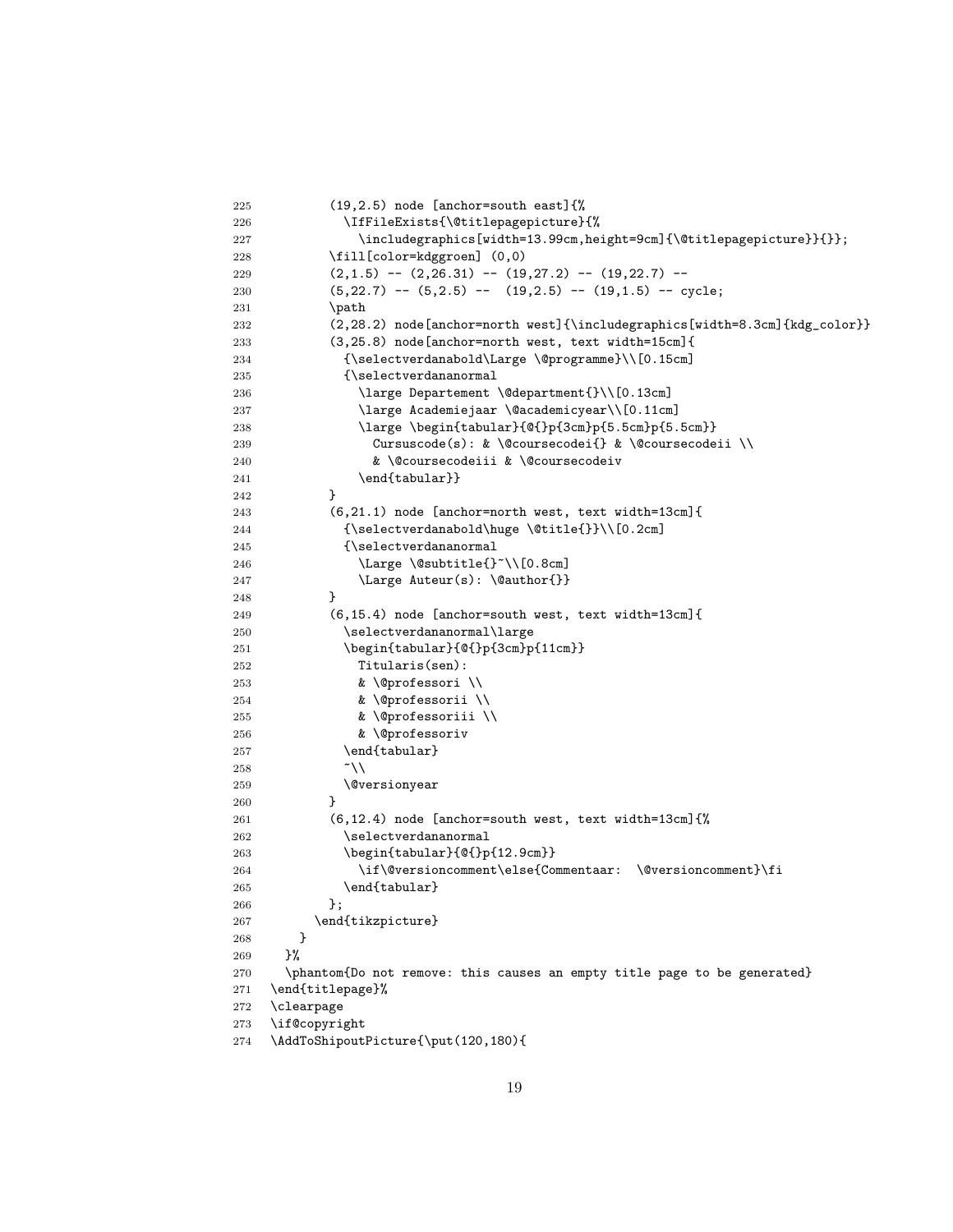```
275 \rotatebox{55}{\color{lightlightgray}{
276 \selectverdanabold{}\Huge
277 Copyright \@versionyear{} Karel de Grote-Hogeschool}}}}
278 \fi
279 \vspace*{\stretch{1}}
280 \@crnotice
281 \clearpage
282 \setcounter{footnote}{0}%
283 \global\let\thanks\relax
284 \global\let\maketitle\relax
285 \global\let\@thanks\@empty
286 \global\let\title\relax
287 \global\let\author\relax
288 \global\let\date\relax
289 \global\let\and\relax
290 \pagestyle{fancy}
291 \thispagestyle{empty}
292 }
293 \langle/ct\rangle
```
And next, the code for the title page of the kdgmasterthesis class:

```
294 \langle *mt \rangle295 \renewcommand\maketitle{%
296 \definecolor{lightlightgray}{cmyk}{0,0,0,0.05}
297 \definecolor{kdggroen}{cmyk}{0.29,0,1,0}
298 \pagestyle{empty}
299 \begin{titlepage}
300 \AddToShipoutPicture*{%
301 \setlength{\unitlength}{1cm}
302 \put(0,0){%
303 \begin{tikzpicture}[inner sep=0pt]
304 \fill[color=kdggroen] (0,0)
305 (2,1.5) -- (2,2.5) -- (19,2.5) -- (19,1.5) -- cycle;
306 \fill[color=lightlightgray] (0,0)
307 (2,2.5) -- (2,26.31) -- (19,27.2) -- (19,2.5) -- cycle;
308 \path
309 (2,28.2) node[anchor=north west]{\includegraphics[width=8.3cm]{kdg_color}}
310 (2.5,25.8) node[anchor=north west, text width=15cm]{
311 {\selectverdanabold\large Departement \@department{}}\\[0.13cm]
312 {\selectverdanabold\large Masterproef \@academicyear}
313 }
314 (3.5,20) node [anchor=north west, text width=14cm]{
315 {\selectverdanabold\Large \@title{}}\\[0.2cm]
316 {\selectverdananormal\large \@author{}}
317 }
318 (2.5,12.2) node [anchor=south west, text width=13cm]{
319 \selectverdananormal\small
320 \begin{tabular}{@{}p{2.5cm}p{11cm}}
321 \textbf{Promotoren:}
```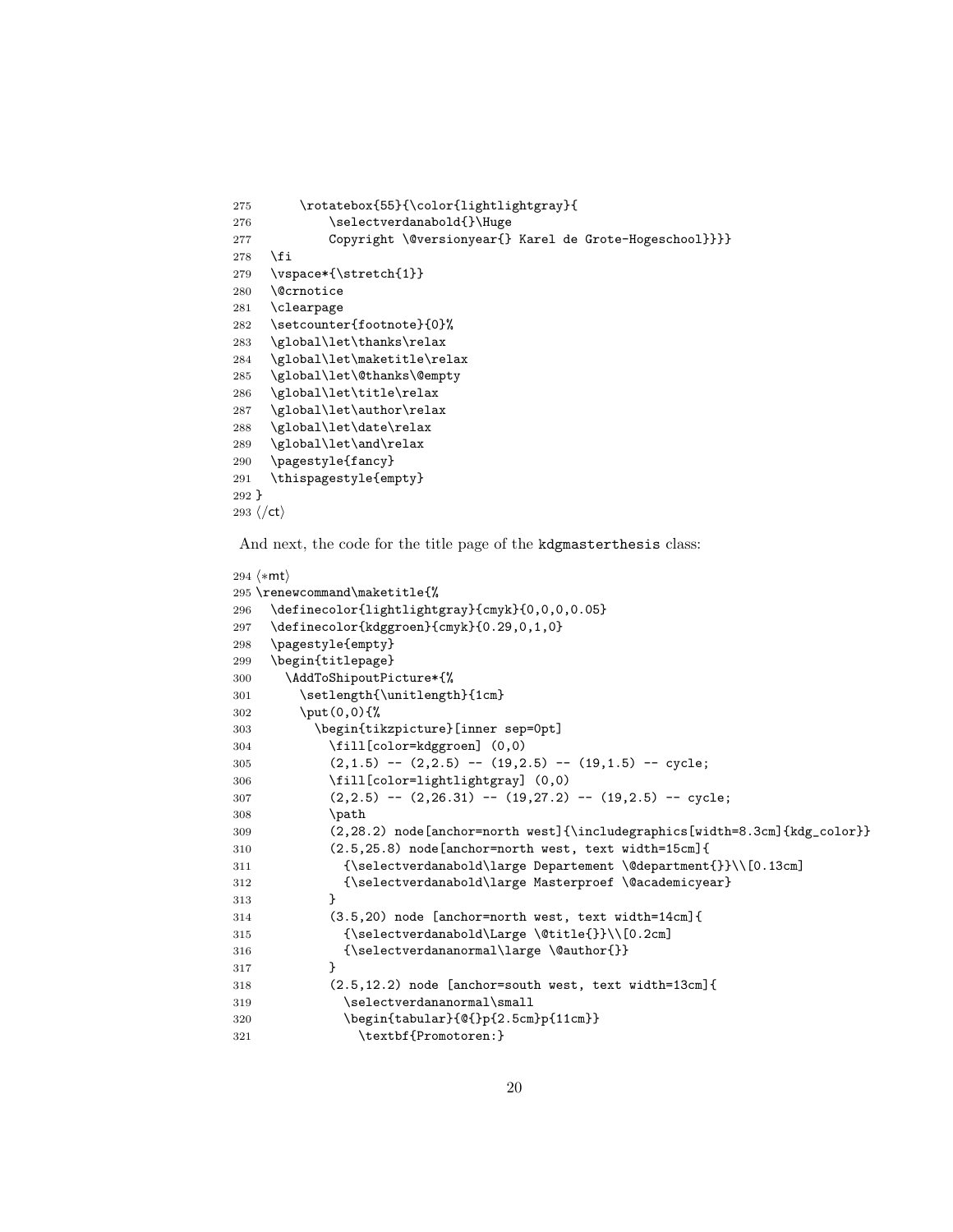```
322 & \@promoteri \\
323 & \@promoterii \\
324 & \@promoteriii \\
325 & \@promoteriv
326 \end{tabular}
327 }
328 (18.5,5.5) node [anchor=north east]{%
329 \selectverdananormal\small
330 \begin{tabular}{@{}r}
331 Proefschrift tot het behalen van de graad van\\
332 \\Gdiploma\\
333 \@defenselocation, \@defensedate
334 \end{tabular}
335 };
336 \end{tikzpicture}<br>337 }
337 }
338 }%
339 \phantom{Do not remove: this causes an empty title page to be generated}
340 \end{titlepage}%
341 \if@twoside
342 \cleardoublepage
343 \else
344 \clearpage
345 \fi
346 \setcounter{footnote}{0}%
347 \global\let\thanks\relax
348 \global\let\maketitle\relax
349 \global\let\@thanks\@empty
350 \global\let\title\relax
351 \global\let\author\relax
352 \global\let\date\relax
353 \global\let\and\relax
354 \pagestyle{fancy}
355 \thispagestyle{empty}
356 }
357 \langle/mt\rangle
```
### 5.8 References

| 358 $\langle \ast \mathsf{ct} \mid \mathsf{mt} \rangle$ |  |  |  |  |
|---------------------------------------------------------|--|--|--|--|
| 359 \RequirePackage{hyperref}                           |  |  |  |  |
| 360 \hypersetup{backref=true,                           |  |  |  |  |
| breaklinks=true,<br>361                                 |  |  |  |  |
| colorlinks=true,<br>362                                 |  |  |  |  |
| citecolor=black,<br>363                                 |  |  |  |  |
| filecolor=black,<br>364                                 |  |  |  |  |
| hyperindex=true,<br>365                                 |  |  |  |  |
| linkcolor=black,<br>366                                 |  |  |  |  |
| pageanchor=true,<br>367                                 |  |  |  |  |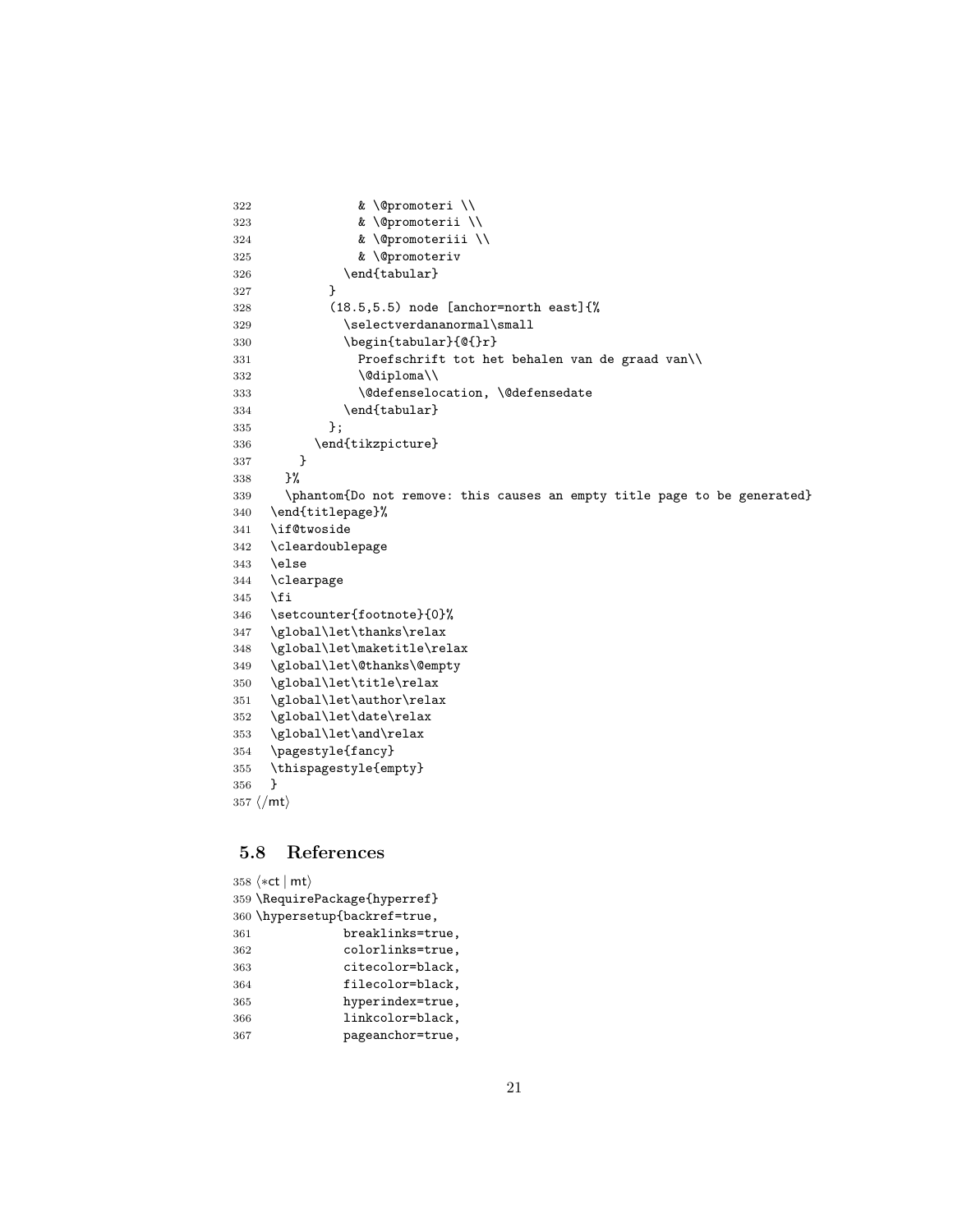```
368 pagebackref=true,
369 pagecolor=black,<br>370 pdfpagemode=UseO
                 pdfpagemode=UseOutlines,
371 urlcolor=black}
372 \langle/ct | mt\rangle373 %
374 \langle *ct \rangle375 \AtBeginDocument{
376 \hypersetup{
377 pdftitle={\@title},
378 pdfsubject={\@subtitle},
379 pdfauthor={\@author} 380 }
380\,381 }
382 \langle/ct\rangle383 %
384 \langle*mt\rangle385 \AtBeginDocument{
386 \hypersetup{
387 pdftitle={\@title},
388 pdfsubject={Master's Thesis},
389 pdfauthor={\@author} 390 }
390 }
391 }
392 \langle/mt\rangle
```
# Change History

| v(0.1)                                                                                                                                                          | v(0.4)                                                                                                                                                                                                                      |
|-----------------------------------------------------------------------------------------------------------------------------------------------------------------|-----------------------------------------------------------------------------------------------------------------------------------------------------------------------------------------------------------------------------|
| General: Initial version $\dots \dots 1$<br>v0.2<br>General: Improved documentation<br>based on revision by Paul $\ldots$ 1                                     | General:<br>- Corrected license conditions<br>after remark about inconsis-<br>tency by CTAN maintainer $\dots$ 1<br>v0.5                                                                                                    |
| $_{\rm v0.3}$                                                                                                                                                   | General:                                                                                                                                                                                                                    |
| General:<br>- Fixed treatment of ligatures<br>for XeTeX<br>- Made workaround for position-<br>ing of titlepagepicture to over-<br>come XeLaTeX problems.        | - Minor corrections applied on<br>first real-world use (a.o. ragged-<br>bottom and raggedright, to<br>comply with the KdG quality<br>standard for written study con-<br>tent) $\ldots \ldots \ldots \ldots \ldots \ldots 1$ |
| - Introduced department and<br>department acronym tag macros<br>to allow other departments to<br>use this class. - Made package<br>compliant to CTAG TDS guide- | v1.0<br>General:<br>- Consolidated kdgcoursetext<br>class (thoroughly tested with<br>my DSP course) - Added kdg-<br>master thesis class $\dots \dots \dots 1$                                                               |
|                                                                                                                                                                 |                                                                                                                                                                                                                             |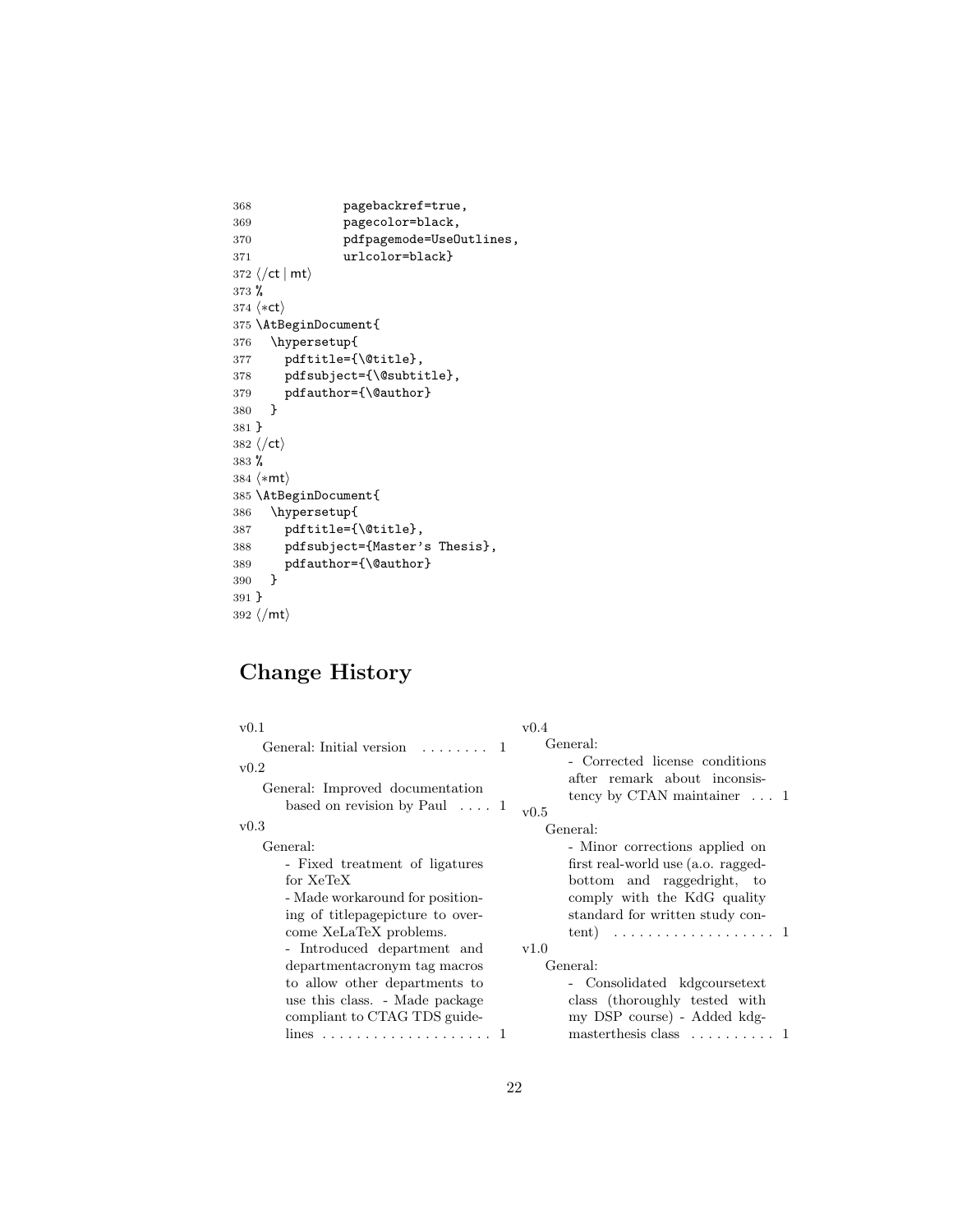# Index

Numbers written in italic refer to the page where the corresponding entry is described; numbers underlined refer to the code line of the definition; numbers in roman refer to the code lines where the entry is used.

| Symbols                                       | \@promoteriv                                             | \clearpage 272, 281, 344                                        |
|-----------------------------------------------|----------------------------------------------------------|-----------------------------------------------------------------|
| $\vee$ 63, 126                                | $\ldots$ 101, 106, 325                                   | $\cdot$ 275                                                     |
| \@academicyear                                | $\text{Qsubtitle} \dots \dots$                           | \copyright  211                                                 |
| . 147, 148, 237, 312                          | 71, 72, 165, 246, 378                                    | \copyrightnotices . 154                                         |
| $\lambda$ author $\ldots \ldots$              | $\text{Cthanks} \dots 285, 349$                          | $\verb+\course code + \ldots + \underline{112}$                 |
| $. \,247, 316, 379, 389$                      | $\text{Vertile} \dots \dots \quad 165,$                  | $\text{coursecode}: \dots \dots \ 118$                          |
| \@copyrightnotices .                          | 172, 182, 189,                                           | $\text{coursecodei}$ 119                                        |
| $\ldots$ 155, 156, 205                        | 244, 315, 377, 387                                       | $\verb+\course+ codeiii  120$                                   |
| $\text{Qcopyrighttrue} \dots 3$               | \@titlepagepicture .                                     | $\verb+\coursecodeiv  121$                                      |
| \@coursecodei                                 | . 151, 152, 226, 227                                     | \courseversion  74                                              |
| . 113, 117, 118, 239                          | \@versioncomment                                         |                                                                 |
| \@coursecodeii                                | $\ldots$ . 83, 84, 264                                   | D                                                               |
| $\ldots$ 114, 119, 239                        | $\sqrt{Q}versionyear \dots$                              | $\label{eq:1}$<br>(date $\,\ldots\, \ldots\, \ldots\,$ 288, 352 |
| \@coursecodeiii                               | 79, 80, 211, 259, 277                                    | $\Delta$ PeclareOption  3                                       |
| $\ldots$ 115, 120, 240                        | $\mathcal{N}$ 130–134,                                   | $\def{ensedate   138$                                           |
| \@coursecodeiv                                | 204, 234, 236,                                           | $\def{enselocation \underline{142}}$                            |
| $\ldots$ 116, 121, 240                        | 237, 239, 244,                                           | $\definecolor$                                                  |
| \@courseversion                               | $246, 253 - 255,$                                        | .216, 217, 296, 297                                             |
| 75, 76, 163, 170, 207                         | 258, 311, 315,                                           | $\texttt{department} \dots \dots \underline{62}$                |
| $\text{Qcrnotice} \dots \underline{201}, 280$ | $322 - 324, 331, 332$                                    | $\text{departmentacronym}$ . 66                                 |
| <b><i><u>Nedefensedate</u></i></b>            |                                                          | $\diploma$ $123$                                                |
| $\ldots$ 139, 140, 333                        | $\mathbf{A}$                                             |                                                                 |
|                                               | $\academicyear \dots .146$                               | E                                                               |
| <i><b>\@defenselocation</b></i><br>$\sim 10$  |                                                          |                                                                 |
| $\ldots$ 143, 144, 333                        | $\addfont feature \dots 34$                              | $\text{else} \dots 37, 165,$                                    |
| \@department                                  | $\addtolength  $<br>14                                   | 166, 183, 264, 343                                              |
| $\ldots$ 63, 64, 236, 311                     | \AddToShipoutPicture                                     | $\text{end } \dots \dots \quad 241, 257,$                       |
| <i><b>\@departmentacronym</b></i>             | $\ldots$ 220, 274, 300                                   | 265, 267, 271,                                                  |
| $\ldots \ldots 67, 68,$                       | $\lambda$ 289, 353                                       | 326, 334, 336, 340                                              |
| 163, 171, 180, 188                            | \AtBeginDocument                                         | \equal $\ldots$ 128-134                                         |
| \@diploma . 124, 127, 332                     | . 375, 385                                               | \ExecuteOptions  8                                              |
| $\text{Qempty} \dots \dots \quad 285, 349$    | \author $\ldots$ 74, 287, 351                            |                                                                 |
| \@professori                                  |                                                          | F                                                               |
| $\ldots$ 87, 91, 92, 253                      | в                                                        | $\{ f_i \dots 51, 165, 173, \ldots \}$                          |
| $\sqrt{oprofessorii}$ 88, 93, 254             | $\{\text{baselineskip} \dots 14\}$                       | 190, 264, 278, 345                                              |
| \@professoriii                                | $\begin{bmatrix} \text{begin} 0.19 \\ 223 \end{bmatrix}$ | $\text{fill}$ 228, 304, 306                                     |
| $\ldots$ $89, 94, 255$                        | 238, 251, 263,                                           | $\{\text{font spec } \dots \dots \ 35, \ 36\}$                  |
| $\sqrt{q}$ professoriv 90, 95, 256            | 299, 303, 320, 330                                       | $\verb+\footrule+ with  194$                                    |
| $\qquad$ (Oprogramme 109, 110, 234            | $\b$ fseries<br>36                                       |                                                                 |
| \@promoteri                                   |                                                          | G                                                               |
| 98, 102, 103, 322<br>$\ddot{\phantom{a}}$     | C                                                        | \global 283-289, 347-353                                        |
| \@promoterii 99, 104, 323                     | \cfoot 164, 171, 181, 188                                |                                                                 |
| \@promoteriii                                 | \chead 161, 168, 178, 185                                | н                                                               |
| $\ldots$ 100, 105, 324                        | \cleardoublepage  342                                    | $\headrulewidth$ 193                                            |